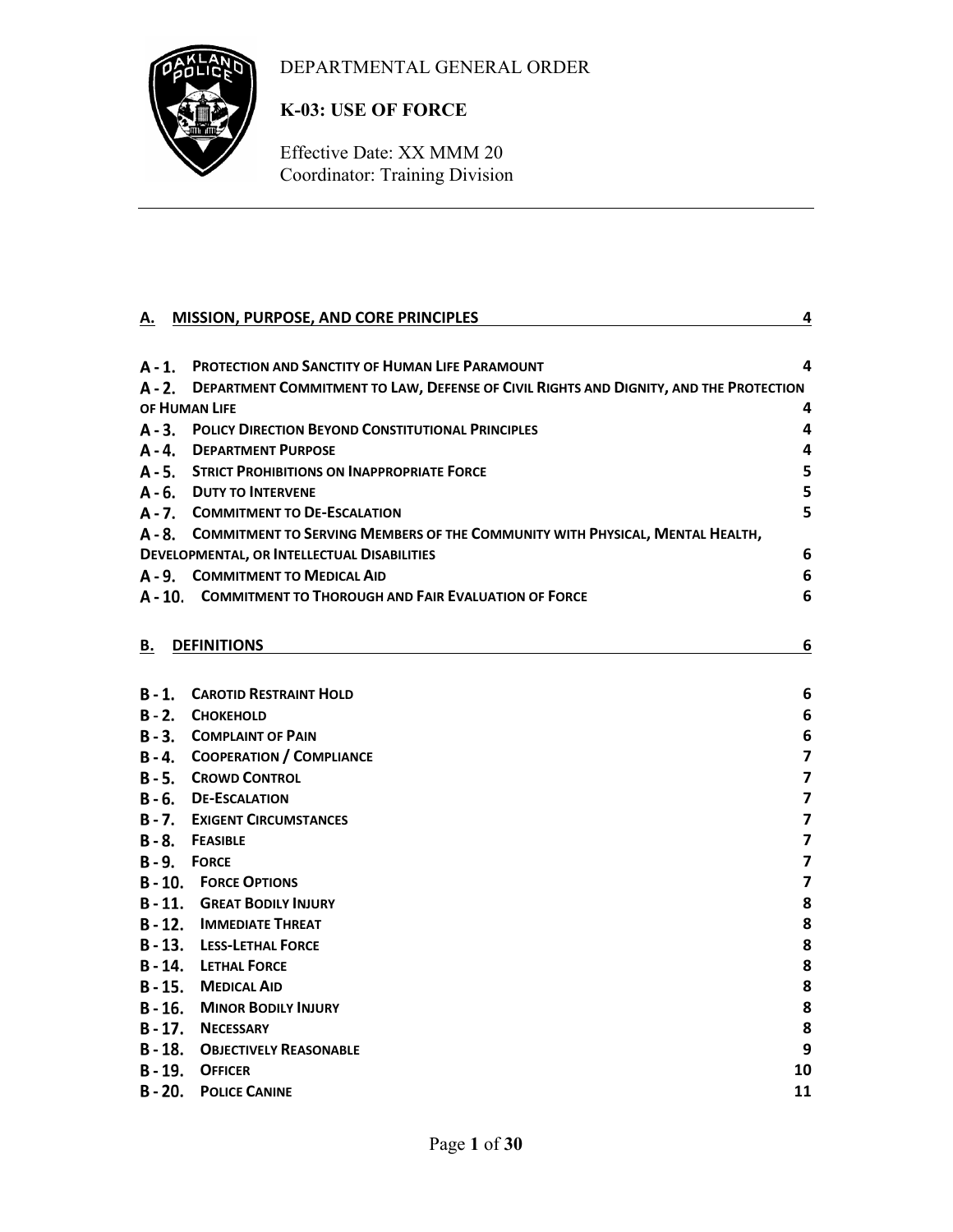| $B - 21.$ | <b>PROCEDURAL JUSTICE</b>                                                              | 11              |
|-----------|----------------------------------------------------------------------------------------|-----------------|
| $B - 22.$ | <b>PROPORTIONAL FORCE</b>                                                              | 11              |
|           | <b>B-23. RESISTANCE</b>                                                                | 12              |
|           | <b>B-24. RESTRAINED PERSON</b>                                                         | 12              |
|           | <b>B-25. SERIOUS BODILY INJURY</b>                                                     | 12              |
|           | <b>B-26. TOTALITY OF CIRCUMSTANCES</b>                                                 | 12              |
|           | <b>B-27. VEHICLE RAMMING MASS-CASUALTY ATTACK</b>                                      | 12 <sup>2</sup> |
|           | <b>B-28. VULNERABLE POPULATIONS</b>                                                    | 12              |
|           |                                                                                        |                 |
| C.        | <b>DE-ESCALATION</b>                                                                   | 13              |
|           |                                                                                        |                 |
|           | C-1. GOALS OF DE-ESCALATION                                                            | 13              |
|           | C-2. CONSIDERATIONS SURROUNDING THE USE OF DE-ESCALATION                               | 13              |
|           | <b>C-3. POLICY REQUIREMENT REGARDING DE-ESCALATION</b>                                 | 14              |
|           | C-4. DE-ESCALATION TACTICS, TECHNIQUES, AND PRINCIPLES                                 | 15              |
| D.        | USE OF FORCE - GENERAL CONSIDERATIONS AND POLICY                                       | 18              |
|           |                                                                                        |                 |
|           | D - 1. USE OF FORCE SHALL BE REASONABLE, NECESSARY, AND PROPORTIONAL, AND FOR A LAWFUL |                 |
|           | <b>PURPOSE OR OBJECTIVE</b>                                                            | 18              |
|           | <b>D - 2. PROHIBITIONS ON UNREASONABLE FORCE</b>                                       | 18              |
|           | <b>D-3. DUTY TO INTERVENE</b>                                                          | 19              |
|           | D-4. IDENTIFICATION AND WARNINGS PRIOR TO THE USE OF FORCE                             | 19              |
|           | D - 5. USE OF FORCE ON RESTRAINED PERSONS                                              | 20              |
|           | D - 6. DE-ESCALATION OF FORCE AFTER FORCE HAS BEEN USED                                | 20              |
|           | D - 7. PROVIDING MEDICAL ASSISTANCE TO PERSONS SUBJECT TO THE USE OF FORCE             | 20              |
|           | <b>D-8. REPORTING USE OF FORCE</b>                                                     | 20              |
|           |                                                                                        |                 |
| Е.        | LEVELS OF RESISTANCE                                                                   | 21              |
|           |                                                                                        |                 |
|           | E-1. NON-COMPLIANCE                                                                    | 21              |
|           | <b>E-2. PASSIVE RESISTANCE</b>                                                         | 21              |
|           | <b>E-3. ACTIVE RESISTANCE</b>                                                          | 21              |
|           | <b>E-4. ASSAULTIVE RESISTANCE</b>                                                      | 22              |
|           | E - 5. LIFE-THREATENING RESISTANCE                                                     | 22              |
| F.        | <b>LEVELS OF FORCE</b>                                                                 | 22              |
|           |                                                                                        |                 |
|           | <b>F-1. CONTACT CONTROLS</b>                                                           | 22              |
|           | F-2. COMPLIANCE TECHNIQUES AND DEFENSIVE TACTICS                                       | 22              |
|           | F - 3. INTERMEDIATE LESS-LETHAL FORCE                                                  | 22              |
|           | F-4. LETHAL FORCE                                                                      | 23              |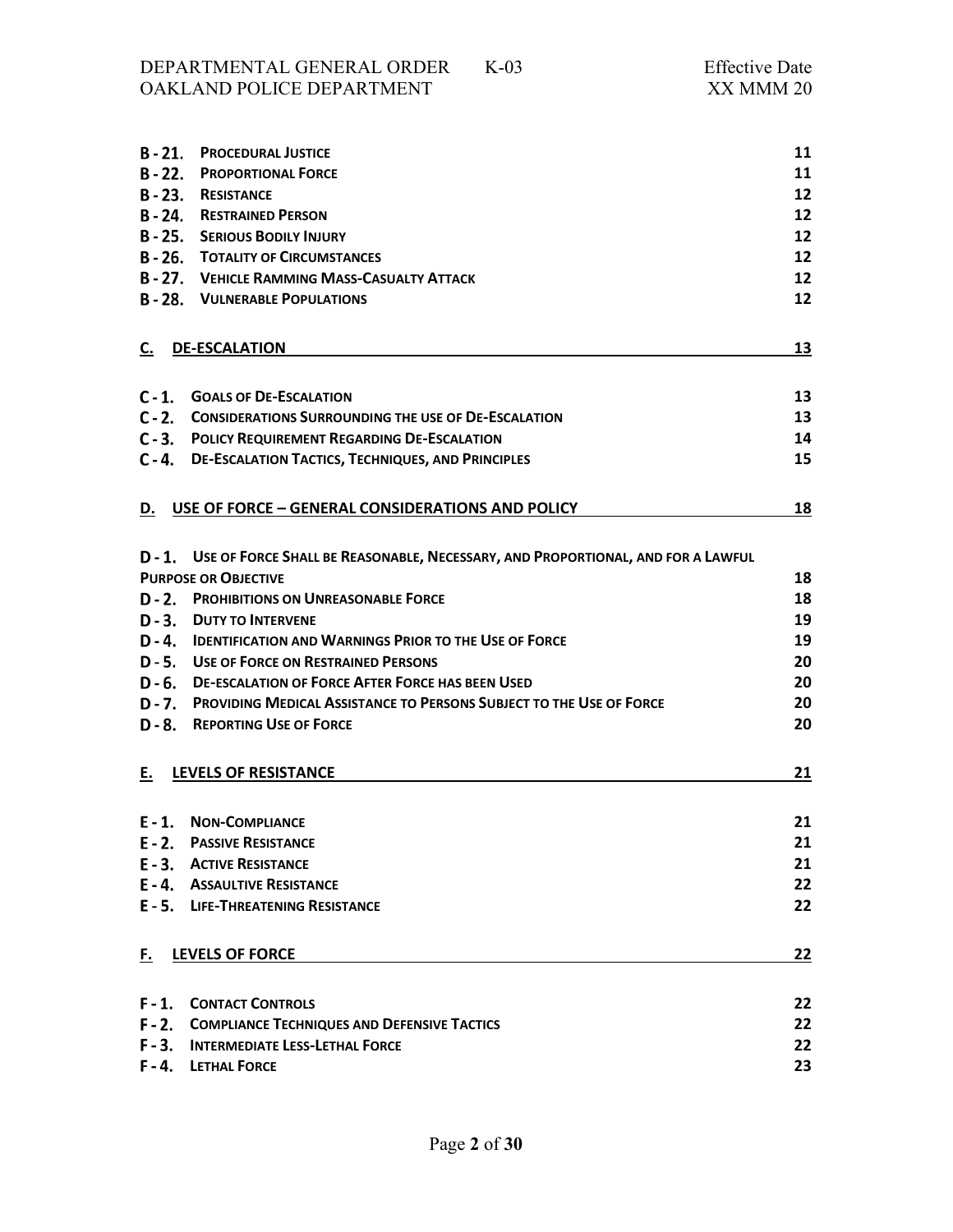DEPARTMENTAL GENERAL ORDER K-03 Effective Date OAKLAND POLICE DEPARTMENT

|           | G. COMMANDS AND LESS-LETHAL FORCE                                            | 23 |
|-----------|------------------------------------------------------------------------------|----|
|           |                                                                              |    |
|           | <b>G-1. PRESENCE/COMMAND OPTIONS</b>                                         | 23 |
|           | <b>G - 2. PHYSICAL CONTROL/PERSONAL WEAPONS OPTIONS</b>                      | 23 |
|           | <b>G - 3. LESS-LETHAL WEAPON OPTIONS</b>                                     | 24 |
|           | <b>G - 4. REQUIREMENT TO CARRY AT LEAST ONE LESS-LETHAL WEAPON</b>           | 25 |
|           | G - 5. RESTRICTIONS ON USE OF LESS-LETHAL WEAPONS AGAINST RESTRAINED PERSONS | 25 |
| н.        | <b>LETHAL FORCE</b>                                                          | 25 |
|           |                                                                              |    |
|           | H-1. LETHAL FORCE OPTIONS                                                    | 25 |
|           | H - 2. DRAWING, EXHIBITING, OR UNHOLSTERING FIREARMS                         | 25 |
|           | H - 3. POINTING FIREARMS AT A PERSON                                         | 26 |
|           | H - 4. DISCHARGING FIREARMS AT A PERSON                                      | 26 |
|           | H - 5. DISCHARGING FIREARMS AT MOVING VEHICLES                               | 27 |
|           | H - 6. DISCHARGING FIREARMS FROM MOVING VEHICLES                             | 27 |
|           | H - 7. DISCHARGING FIREARMS AT ANIMALS                                       | 27 |
|           | H - 8. GENERAL PROHIBITIONS REGARDING FIREARMS                               | 28 |
|           | H - 9. FORCE LIKELY TO CAUSE GREAT BODILY INJURY OR DEATH                    | 28 |
| I.        | PROHIBITED USES OF FORCE                                                     | 29 |
|           |                                                                              |    |
| $1 - 1$ . | <b>CAROTID RESTRAINT</b>                                                     | 29 |
| $1 - 2$ . | <b>CHOKEHOLDS</b>                                                            | 29 |
| J.        | <b>CONSIDERATIONS AFTER FORCE</b>                                            | 29 |
|           |                                                                              |    |
| $J - 1$ . | <b>PREVENTING POSITIONAL ASPHYXIA</b>                                        | 29 |
|           | J - 2. ADMINISTRATIVE LEAVE AFTER LETHAL FORCE INCIDENTS                     | 29 |
| $J - 3$ . | <b>COUNSELING SERVICES AFTER LETHAL FORCE INCIDENTS</b>                      | 29 |
| К.        | <b>TRAINING</b>                                                              | 30 |
|           |                                                                              |    |
|           | K-1. ANNUAL TRAINING ON USE OF FORCE POLICY                                  | 30 |
|           | K - 2. USE OF FORCE POLICY TRAINING INCORPORATION INTO PRACTICAL TRAINING    | 30 |
|           | K-3. TRAINING BULLETINS                                                      | 30 |
| L.        | <b>MUTUAL AID</b>                                                            | 30 |
|           |                                                                              |    |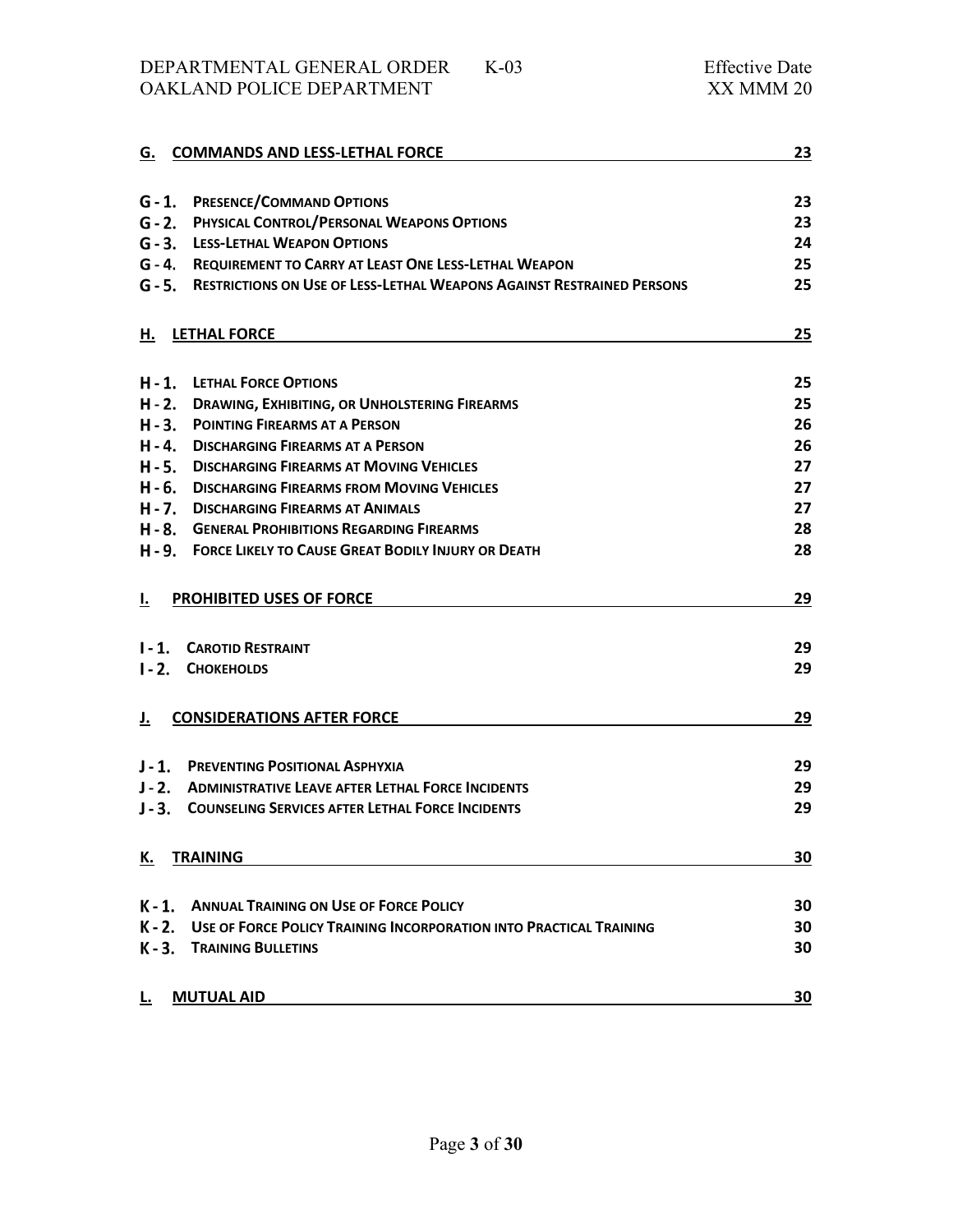# DEPARTMENTAL GENERAL ORDER



# **K-03: USE OF FORCE**

Effective Date: XX MMM 20 Coordinator: Training Division

# <span id="page-3-0"></span>**A. MISSION, PURPOSE, AND CORE PRINCIPLES**

# <span id="page-3-1"></span>**Protection and Sanctity of Human Life Paramount**

The overarching mission and utmost priority of the Oakland Police Department is the protection of human life. The authority to use force, conferred on peace officers by § 835a of the California Penal Code, is a serious responsibility that shall be exercised judiciously and with respect for human rights and dignity and for the sanctity of every human life.

The Oakland Police Department is committed to transformative, equitable policing that values and serves the entirety of our community.

# <span id="page-3-2"></span>**Department Commitment to Law, Defense of Civil Rights and Dignity, and the Protection of Human Life**

Every member of the Oakland Police Department is committed to upholding the Constitution, Laws of the United States, Laws of the State of California, and defending the civil rights and dignity of all individuals, while protecting all human life and property and maintaining civil order.

The ultimate objective of every law enforcement encounter is the protection of human life. Officers shall use de-escalation tactics and techniques in order to reduce the need for force whenever safe and feasible.

# <span id="page-3-3"></span>**Policy Direction Beyond Constitutional Principles**

The Fourth Amendment requires that an officer's use of force be "objectively reasonable." (*Graham v. Connor,* 490 U.S. 386 (1989)). The Constitution provides a "floor" for government action. **This policy goes beyond the Constitutional minimum by requiring that** *all* **uses of force by Oakland Police officers not only be objectively reasonable but also** *necessary* **and**  *proportional* **to the situation (Section D)**. Additionally, required actions such as identification and warnings, intervention in unreasonable force, and medical aid after the use of force are part of the framework of this policy, a framework which provides both direction and restriction well beyond that found in Constitutional case law.

Sound judgment and the appropriate exercise of discretion will always be the foundation of police officer decision-making in the broad range of possible use of force situations. It is not possible to entirely replace judgment and discretion with detailed policy provisions. Nonetheless, this policy is intended to ensure that de-escalation techniques are used whenever feasible, that force is used only when necessary, and that the amount of force used is proportional to the situation that an officer encounters.

# <span id="page-3-4"></span>**Department Purpose**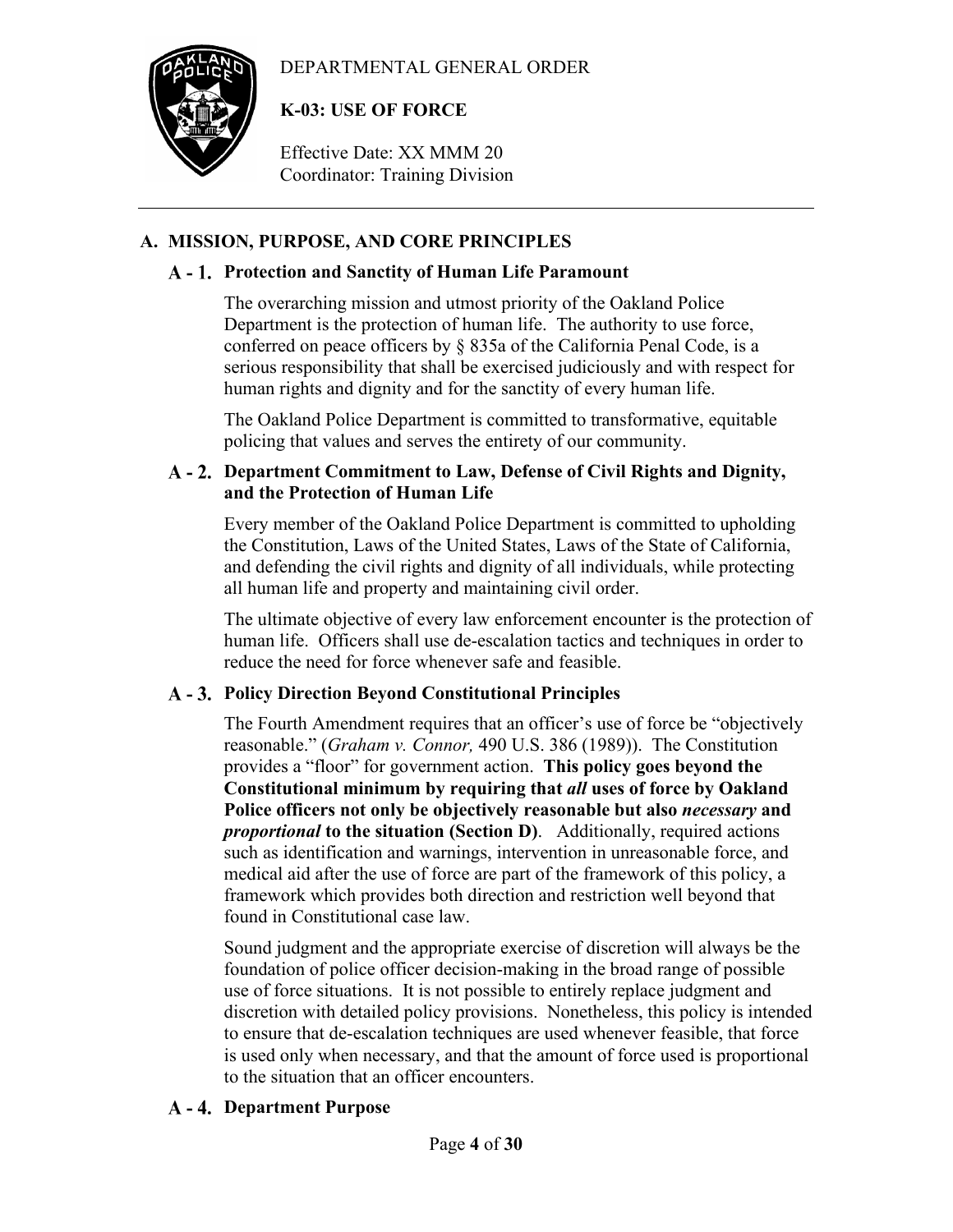The purpose of the Department is to reduce crime, respond to dangerous and violent crime, and serve the community through fair, quality policing. Officers may, at times, be required to make forcible arrests, defend themselves or others, and overcome resistance. The Department's goal for the protection of both officers and the community is that officers should attempt to use nonforce alternatives, including de-escalation, unless time and circumstances do not allow for the use of these alternatives.

### <span id="page-4-0"></span>**Strict Prohibitions on Inappropriate Force**

Oakland Police Department officers are prohibited from using force to punish, retaliate, or interrogate. Force that is not reasonable and necessary under the totality of the circumstances will be subject to corrective action, including discipline up to and including termination. It is the expectation of the Department that when an individual is under control, either through the application of physical restraint or the individual's compliance, only the amount of force necessary to maintain control will be used. Under no circumstances will an officer use force solely because another officer is using force. Officers shall not use force based on bias against a person's race, ethnicity, nationality, religion, disability, gender, gender identity, sexual orientation, or any other protected characteristic, and shall comply with the provision of **[DGO M-19](https://powerdms.com/public/OAKLAND/tree/documents/462)**, *Prohibitions Regarding Racial Profiling and Other Bias-Based Policing.*.

## <span id="page-4-1"></span>**Duty to Intervene**

Every officer has an obligation to ensure compliance, by themselves and others, with Department policy, as well as all applicable laws, regarding use of force. Any officer who observes another officer about to use force that is illegal, excessive, or otherwise inconsistent with this policy shall, absent extraordinary circumstances, do whatever he/she can to interrupt the flow of events *before* the fellow officer does something that makes any official action necessary. Officers can serve each other and the public by simply saying or doing the right thing to prevent a fellow officer from resorting to force illegally or inappropriately. Similarly, any officer who observes an officer using force that is illegal, excessive, or otherwise inconsistent with this directive shall, absent extraordinary circumstances, do whatever he/she can to interrupt the flow of events and *stop* the use of force. Members witnessing instances of misconduct must also follow the direction given in Department Manual of Rules Section 314.48, *Reporting Violations of Laws, Ordinances, Rules, or Orders*.

#### <span id="page-4-2"></span>**Commitment to De-Escalation**

When safe, feasible, and without compromising law enforcement priorities, officers shall use de-escalation tactics and techniques in order to reduce the need for force. The goal of the Department is to promote thoughtful resolutions to situations and to reduce the likelihood of harm to all persons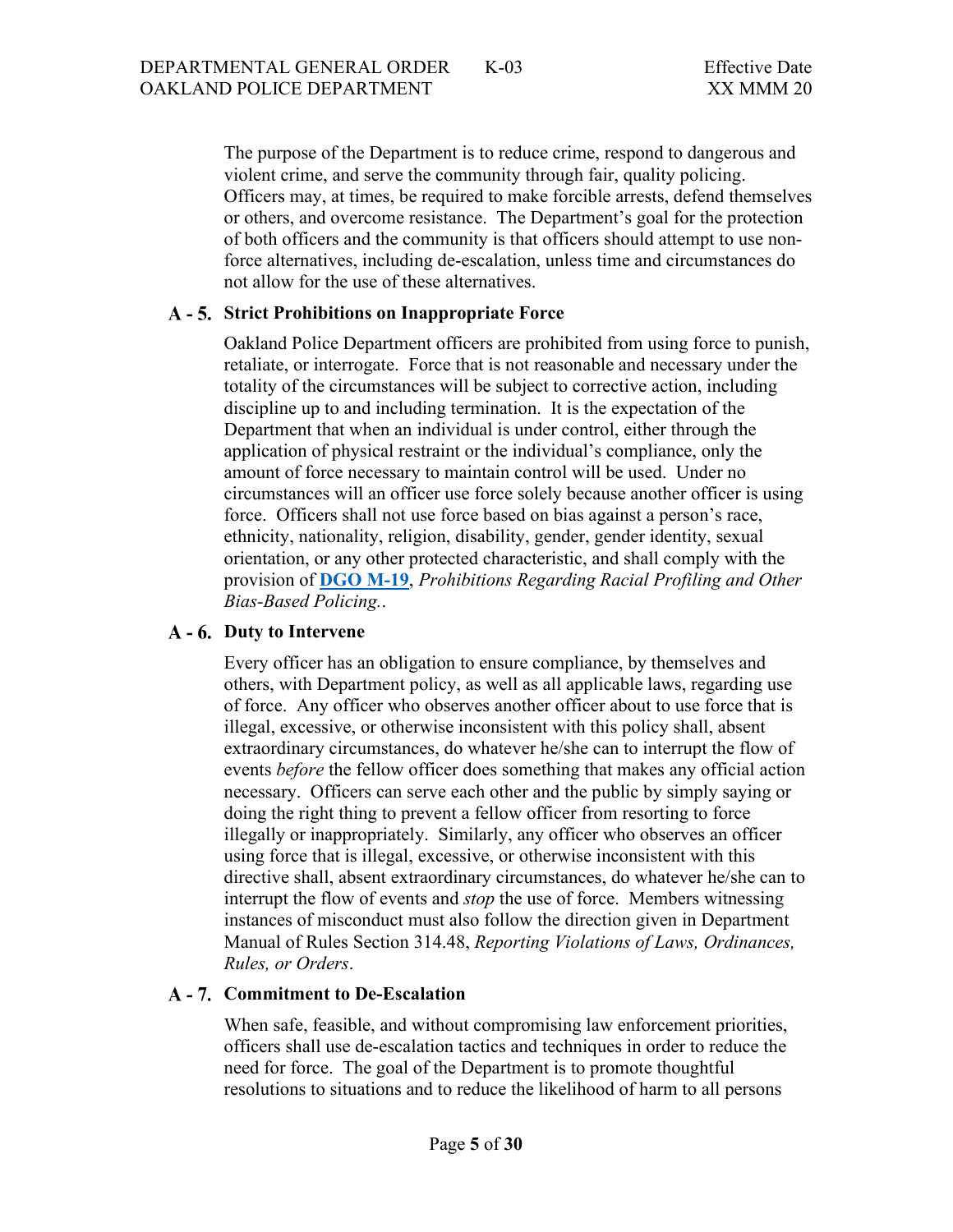involved. In concert with using proportional force, officers shall de-escalate the amount of force used when the officer reasonably believes that a lesser level or no further force is appropriate.

# <span id="page-5-0"></span>**Commitment to Serving Members of the Community with Physical, Mental Health, Developmental, or Intellectual Disabilities**

The Department recognizes that individuals with physical, mental health, developmental, or intellectual disabilities are significantly more likely to experience greater levels of physical force during police interactions, as their disability may affect their ability to understand or comply with commands from officers. The Department is committed to reducing these deleterious effects with a focus on communication, prescriptions in this policy, deescalation, and training, among other remedies.

### <span id="page-5-1"></span>**Commitment to Medical Aid**

Whenever a person is injured by a use of force, complains of injury from a use of force, or requests medical attention after a use of force, as soon as it is safe and practical, officers shall request medical aid and provide appropriate medical care consistent with the officer's training and skillset.

### <span id="page-5-2"></span>**Commitment to Thorough and Fair Evaluation of Force**

The Department is committed to evaluating force by reviewing the totality of the circumstances facing the officer at the time force was used, in a manner that reflects the gravity of the authority to use force and the serious consequences of the use of force by police officers.

Any evaluation of force must also allow for the fact that law enforcement officers must sometimes make split-second decisions about the amount of force that is necessary in a particular situation with limited information and in circumstances that are tense, uncertain, rapidly evolving, and dangerous.

# <span id="page-5-4"></span><span id="page-5-3"></span>**B. DEFINITIONS**

# **Carotid Restraint Hold**

A physical technique where continuing compression on the carotid arteries on both sides of an individual's neck, with no effect on the respiratory structures of the throat, is applied in order to gain control.

The carotid restraint hold is considered **lethal force** by the Oakland Police Department, and officers are prohibited from using the carotid restraint hold.

# <span id="page-5-5"></span>**Chokehold**

A physical maneuver that restricts an individual's ability to breathe for the purposes of incapacitation. This does not include the carotid restraint hold.

A chokehold is considered **lethal force** by the Oakland Police Department, and officers are prohibited from using chokeholds.

# <span id="page-5-6"></span>**Complaint of Pain**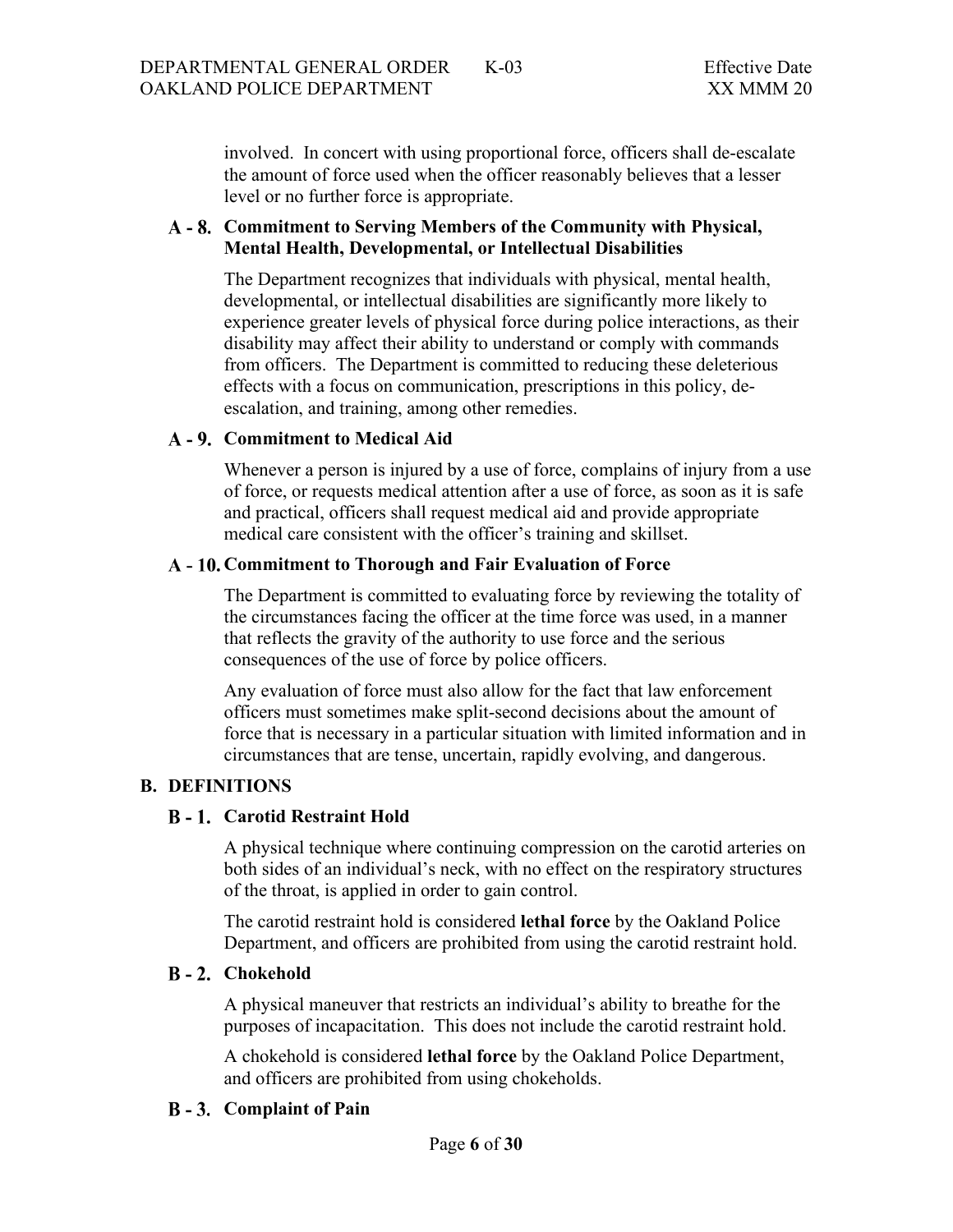A report of pain that persists beyond the use of a physical control hold or other use of force, but where there is no visible injury corresponding to that pain.

### <span id="page-6-0"></span>**Cooperation / Compliance**

Responsiveness to and compliance with officer commands.

### <span id="page-6-1"></span>**B** - 5. Crowd Control

Those techniques used to address unlawful public assemblies, including a display of large numbers of police officers, crowd containment, dispersal tactics, and arrest procedures. Reference **Training Bulletin III-G**, *Crowd Control and Crowd Management*.

### <span id="page-6-2"></span>**De-Escalation**

Actions or verbal/non-verbal communication during a potential force encounter used to:

- $\triangleright$  stabilize the situation and/or reduce the immediacy of the threat, so that more time, distance, or other options and resources are available for resolution without the use of force or with a reduced type of force, or
- $\triangleright$  reduce or end a use of force after resistance or an immediate threat has ceased or diminished.

# <span id="page-6-3"></span>**Exigent Circumstances**

Those circumstances that would cause a reasonable person to believe that a particular action is necessary to prevent physical harm to an individual, the destruction of relevant evidence, or the escape of a suspect.<sup>[1](#page-6-7)</sup>

#### <span id="page-6-4"></span>**B** - 8. Feasible

Capable of being done or carried out under the circumstances to successfully achieve a lawful objective without increasing risk to the officer or another person.

#### <span id="page-6-5"></span>**B** - 9. Force

Any physical or mechanical intervention used by an officer to defend against, control, overpower, restrain, or overcome the resistance of an individual. Force includes less-lethal and lethal force options.

# <span id="page-6-6"></span>**B** - 10. Force Options

Force options are different means of using force to defend against, control, overpower, restrain, or overcome the resistance of an individual. Depending on their intrusiveness and the manner in which they are used, force options may fall into different levels of force (see section **F**).

<span id="page-6-7"></span><sup>&</sup>lt;sup>1</sup> Based on the definition from *United States v. McConney*, 728 f.2d 1195, 1199 (9<sup>th</sup> Cir.), cert. denied, 469 U.S. 824 (1984).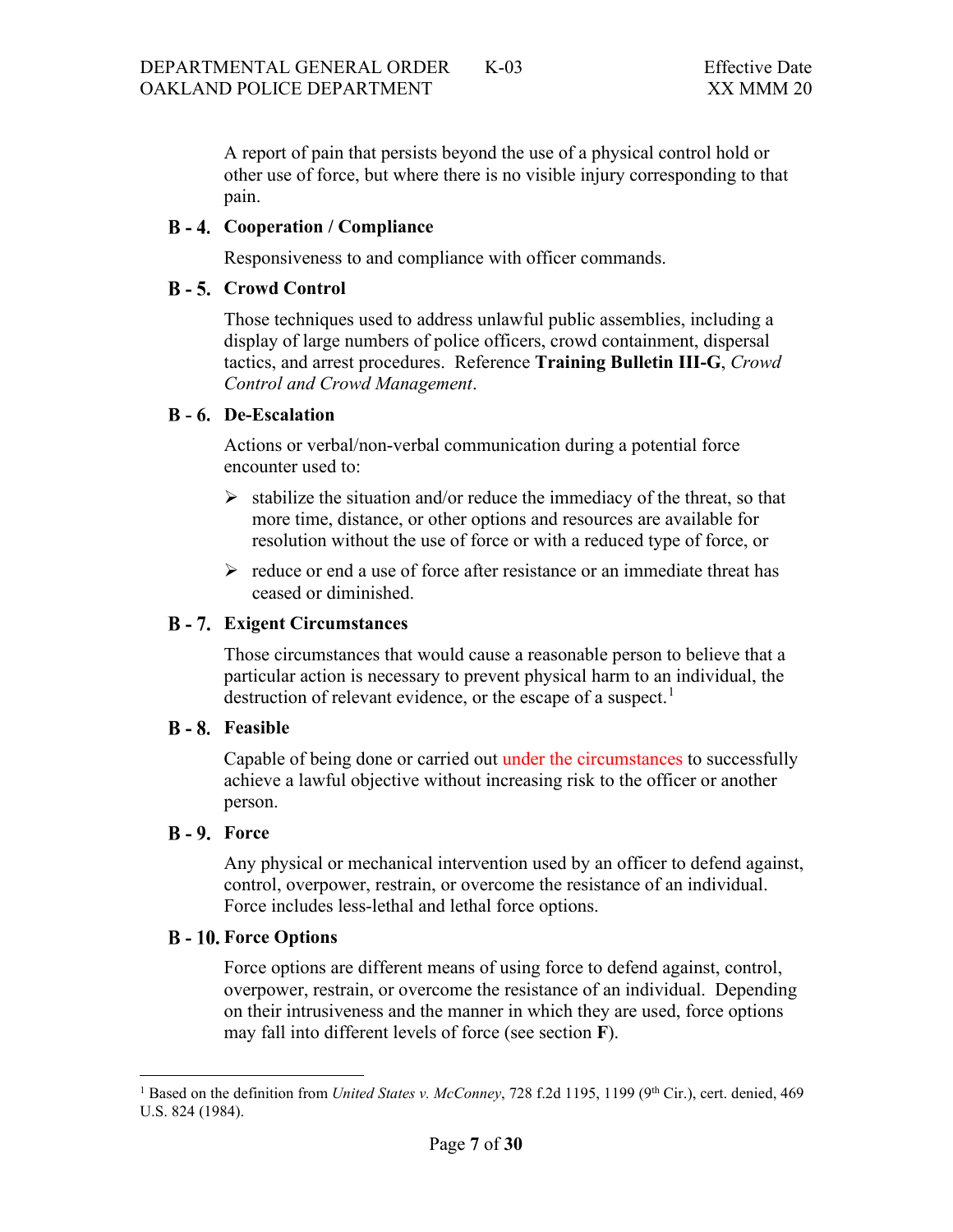Less-lethal force options authorized by the Department are further explained in section **G-1, Less-Lethal Force Options**, while lethal force options are further explained in section **H-1, Lethal Force Options.**

Prohibited uses of force are enumerated in section **I.**

### <span id="page-7-0"></span>**Great Bodily Injury**

Great bodily injury is significant or substantial physical injury which involves a substantial risk of death, a substantial risk of serious permanent disfigurement, or a substantial risk of protracted loss or impairment of the function of any part or organ of the body. It is an injury that is greater than minor or moderate harm, and is more severe than serious bodily injury.

#### <span id="page-7-1"></span>**B** - 12. Immediate Threat

A threat is immediate when, based on the totality of the circumstances, a reasonable officer in the same situation would believe that the person threatening has the present intent, means, opportunity, and ability to complete the threat, regardless of whether the threatened action has been initiated. An immediate threat is ready to take place, impending, likely to happen, or at the point of happening, and is not merely a fear of future harm; instead, an immediate threat is one that, from appearances, must be instantly confronted and addressed.

### <span id="page-7-2"></span>**Less-Lethal Force**

Any use of force, other than lethal force, which by design and application is less likely to cause great bodily injury or death. The possibility of an unintended lethal outcome, although very rare, still exists.

# <span id="page-7-3"></span>**B** - 14. Lethal Force

The application of force by firearm or any other means which create a substantial risk of causing death or great bodily injury.

### <span id="page-7-4"></span>**Medical Aid**

Medical interventions and life-saving techniques, ranging from home remedies and first-aid to life-saving or -sustaining interventions. Such efforts are not considered force. Medical aid includes monitoring an engaged person's vital signs while calling for medical assistance from first responders with higher medical skills, such as fire department or ambulance personnel.

#### <span id="page-7-5"></span>**Minor Bodily Injury**

Corporal injury, illness, or an impairment of physical condition greater than transitory pain but less than great or serious bodily injury (e.g. bruises, cuts, and abrasions).

#### <span id="page-7-6"></span>**B** - 17. Necessary

Evaluations of the necessity of actions shall be done from the perspective of a reasonable officer in the same situation, based on the totality of the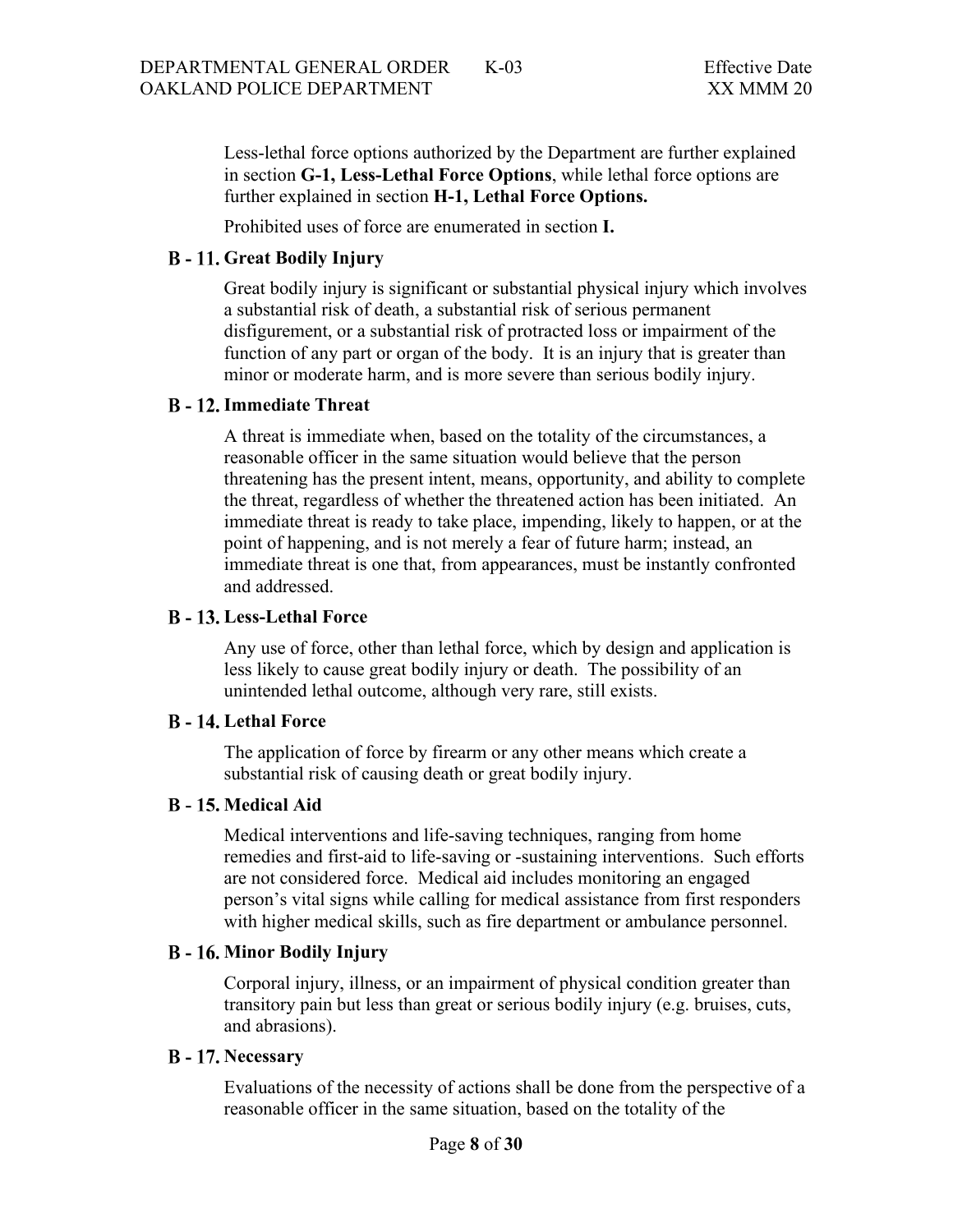circumstances known to or perceived by the officer at the time, rather than with the benefit of hindsight, and shall account for occasions when officers may be forced to make quick judgments about taking action. The evaluation of necessity shall be on a case-by-case basis, and with the understanding that necessity does not require that all possible alternatives be exhausted prior to the use of force.

An action is necessary if it is reasonably believed to be required by the totality of the circumstances. The evaluation of whether an action was necessary shall be based on whether

- 1. Objectively reasonable *alternatives* to the action were available and/or practical AND
- 2. Whether the action was reasonably likely to *effect the lawful purpose* intended.

### <span id="page-8-0"></span>**Objectively Reasonable**

Objective reasonableness is a test to measure whether a particular intrusion on an individual's person or interests by government agents was justified. The test of whether or not an intrusion – such as the use of force – is objectively reasonable requires a careful balancing of the nature and quality of the intrusion on the individual's Fourth Amendment interests against the countervailing governmental interests at stake. The "test of reasonableness under the Fourth Amendment is not capable of precise definition or mechanical application"<sup>[2](#page-8-1)</sup>, however its proper application requires careful attention to the facts and circumstances of each particular case.

Any evaluation of the reasonableness of a particular use of force shall be judged from the perspective of a reasonable officer on the scene, rather than with the 20/20 vision of hindsight, and must allow for the fact that police officers are often forced to make split-second judgments – in circumstances that are tense, uncertain, and rapidly evolving – about the amount of force that is necessary in a particular situation. All evaluations of reasonableness shall also be carried out in light of the facts and circumstances facing the officer at the time of the force, without regard to their underlying intent or motivation.

Factors which may be considered in determining the objective reasonableness of force – and which may be used by officers to determine whether force is reasonable based on a situation in which they are involved – include, but are not limited to:

- $\triangleright$  The seriousness/severity of the crime or suspected offense;
- $\triangleright$  The level of threat or resistance presented by the engaged person;

<span id="page-8-1"></span><sup>2</sup> *Bell v. Wolfish*, 441 U.S. 520, 559 (1979)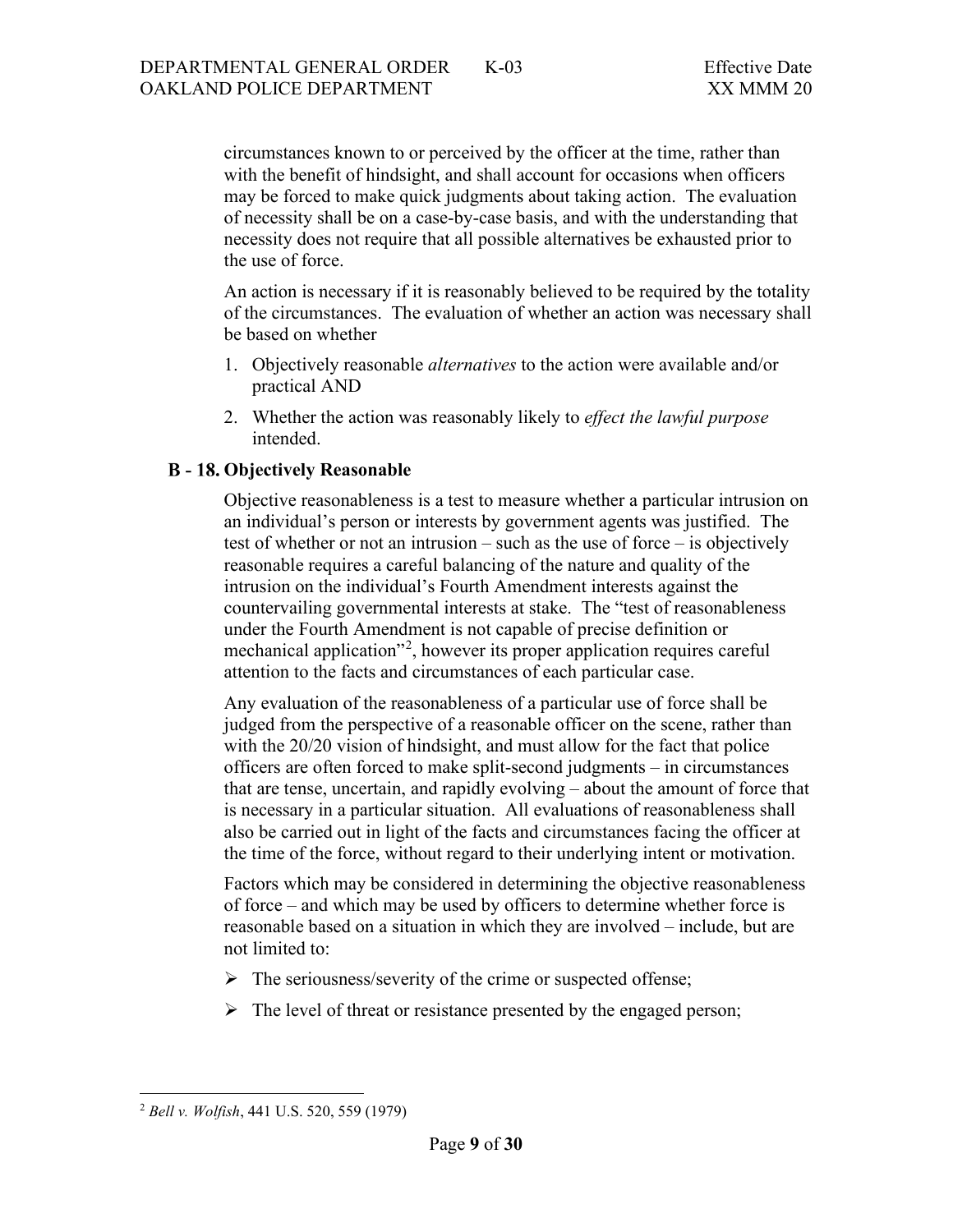- $\triangleright$  Whether the engaged person was posing an immediate threat to officers or a danger to the public;
- $\triangleright$  The potential for injury to members of the public, officers, or engaged persons;
- $\triangleright$  The risk or apparent attempt by the engaged person to escape;
- $\triangleright$  The conduct of the engaged person being confronted (as reasonably perceived by the officer at the time);
- $\triangleright$  The conduct of officers leading up to the use of force;
- $\triangleright$  The apparent need for immediate control of the engaged person for a prompt resolution of the situation versus the ability to step back, regroup, and develop an alternative approach, and the time available to the officer to make that decision;
- $\triangleright$  Efforts made by officers to de-escalate the situation, and the reactions of the engaged person(s) to those efforts;
- $\triangleright$  The time available to the officer to make a decision;
- $\triangleright$  The availability of other resources;
- $\triangleright$  The training received by the officer;
- > Prior contact with individual;
- S Knowledge of the individual either via prior contact or from another officers or data;
- $\triangleright$  Current, specific, facts about the engaged person known to the officer at the time of the engagement.
- $\triangleright$  The proximity or availability of weapons, or items which could be used as weapons, to the engaged person;
- $\triangleright$  Officer versus engaged person factors such as age, size, relative strength, skill level, injury/exhaustion, and number of officers versus engaged persons;
- $\triangleright$  Environmental factors and/or other exigent circumstances;
- $\triangleright$  Whether the engaged person had any perceived physical disability;
- $\triangleright$  Whether a person is unresponsive and the reasons for that unresponsiveness;
- $\triangleright$  Whether the engaged person was under the influence of alcohol or drugs, or was influenced by mental illness or a mental health crisis.

#### <span id="page-9-0"></span>**B** - 19. Officer

Any sworn member of the Oakland Police Department, at any rank.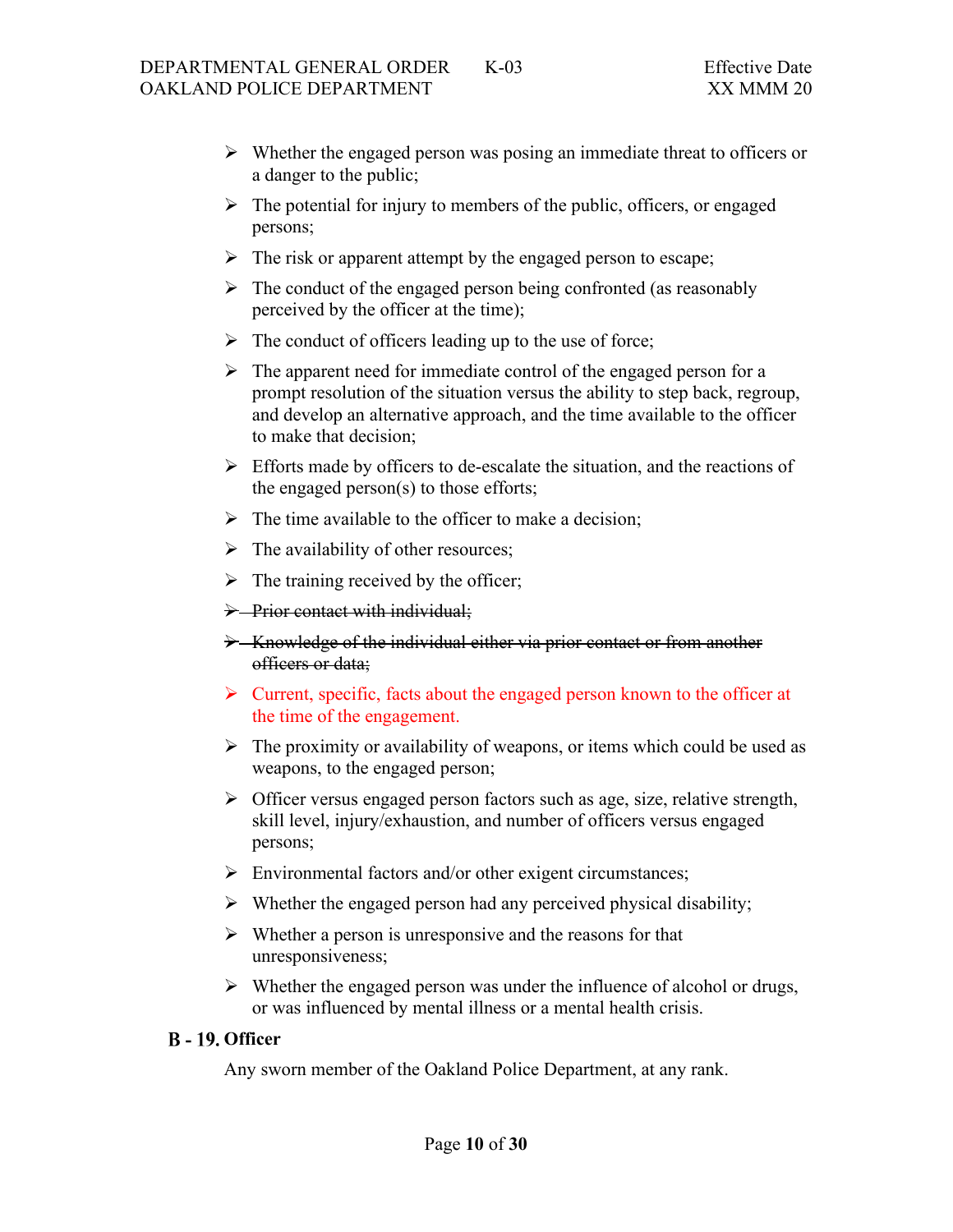Although the use of force is primarily intended for sworn officers, various professional staff job classifications include Departmental training in specific force options normally reserved for sworn officers. In these cases, professional staff are held to the same standard as officers for the application of these authorized force options, and policy directed towards "officers" shall apply to these professional staff members as well. All members of the Oakland Police Department shall maintain their right to self-defense by any objectively reasonable means.

#### <span id="page-10-0"></span>**B** - 20. Police Canine

A canine that is specifically trained and deployed to search for, locate and assist in the apprehension of criminal suspects. The Police Canine is certified by a Peace Officer Standards and Training (POST) certified canine evaluator as meeting current voluntary POST canine standards. A Police Canine may also be cross-trained in the tracking method and narcotics detection. Reference **[DGO K-09](https://powerdms.com/public/OAKLAND/tree/documents/421)**, *Department Canine Program*.

### <span id="page-10-1"></span>**B** - 21. Procedural Justice

Procedural justice in the context of policing focuses on the nature and quality of the way that police personnel deliver services, with the understanding that the legitimacy of police personnel in the eyes of the community they serve is based in part on personnel exhibiting procedurally just behavior. Procedurally just behavior is based on four main principles:

- **Respect:** Treating all people with dignity and respect;
- **Voice**: Giving people an opportunity to be heard;
- **Neutrality**: Being neutral and fair when making decisions; and
- **Trustworthiness**: Conveying trustworthy motives, such as doing what is best for the community.

#### <span id="page-10-2"></span>**B** - 22. Proportional Force

Proportional force is force which is deemed reasonably effective to overcome the level of resistance posed, taking into account the severity of the offense or law enforcement need facing the officer(s) using force. Officers must rely on training, experience, and assessment of the situation to decide an appropriate level of force to be applied. Reasonable and sound judgment will dictate the force option to be employed, consistent with the constraints of this policy, and assessments of proportionality shall be based on an objectively reasonable officer standard.

Proportional force does not require officers to use the same type or amount of force as the engaged person. The more immediate the threat and the more likely that the threat will result in death or injury, the greater the level of force that may be proportional, objectively reasonable, and necessary to counter it. (See section **F, LEVELS OF FORCE**)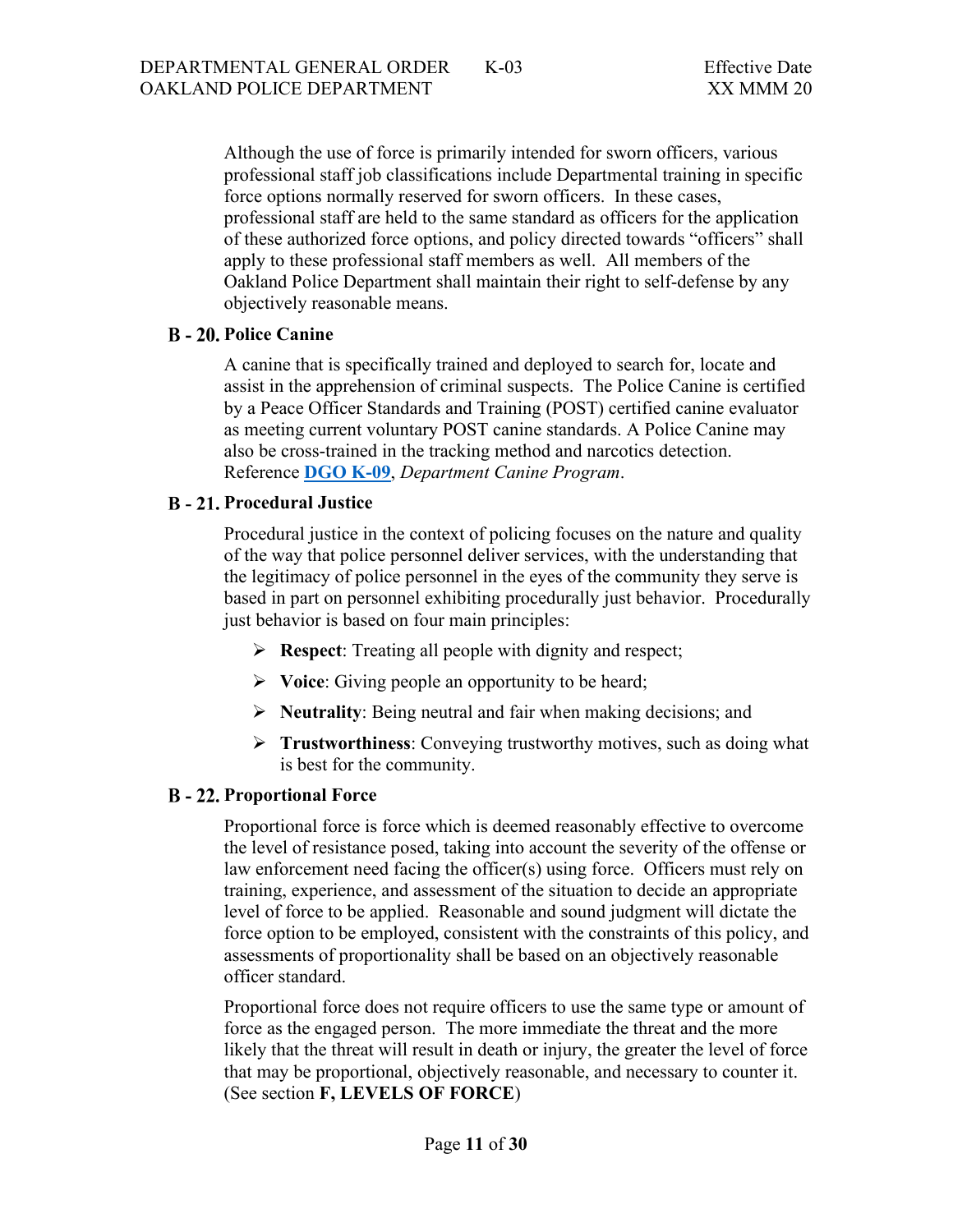# <span id="page-11-0"></span>**B** - 23. Resistance

Resistance is the absence of **cooperation**, an indication of unwillingness to comply with an officer's lawful orders or direction, physical obstruction of an officer's attempts to gain compliance, or physical attacks on an officer or others. Resistance can range in severity from non-compliance to lifethreatening. The severity, or **level** (see section **E, LEVELS OF RESISTANCE**), of resistance offered by a person to the lawful commands or actions of officers is an important factor in determining the **immediacy of the threat**, if any, posed by the person as well as whether the force used to overcome the resistance was **proportional** to the resistance posed.

Resistance is a significant factor in the reporting and evaluation of force (reference **[DGO K-04](https://www.powerdms.com/public/OAKLAND/documents/416)**, *Reporting and Investigating the Use of Force*), and for this reason is specifically discussed in this policy in detail.

### <span id="page-11-1"></span>**B** - 24. Restrained Person

A restrained person is a person who has been fully placed in a Departmentauthorized restraint device such as both hands handcuffed, a WRAP, or a RIPP Hobble.

### <span id="page-11-2"></span>**Serious Bodily Injury**

Serious bodily injury is any injury which involves temporary but substantial disfigurement of the body or a body part, temporary but substantial loss or impairment of the function of any body part, or fracture of any body part. Serious bodily injury includes, but is not limited to, loss of consciousness, concussion, dislocation of joints or appendages, and wounds requiring suturing. Serious bodily injuries typically require treatment in a hospital or medical facility beyond what is required by basic first aid. Serious bodily injuries are serious in nature, but not as severe as great bodily injuries.

# <span id="page-11-3"></span>**Totality of Circumstances**

All of the facts and circumstances an officer knew, or reasonably should have known, without mere conjecture or speculation, at the time of the incident, action, or decision being assessed, based upon a continual assessment of the situation, however rapid. This includes, but is not limited to, the seriousness of the threat of injury posed to the officer or other persons, the seriousness of the crime in question, and the conduct of the officer and engaged person leading up to the use of force, all viewed from the perspective of a reasonable officer.

# <span id="page-11-4"></span>**Vehicle Ramming Mass-Casualty Attack**

An attack in which a person deliberately rams, or attempts to ram, a motor vehicle at a crowd of people with the intent to inflict fatal injuries.

# <span id="page-11-5"></span>**B** - 28. Vulnerable Populations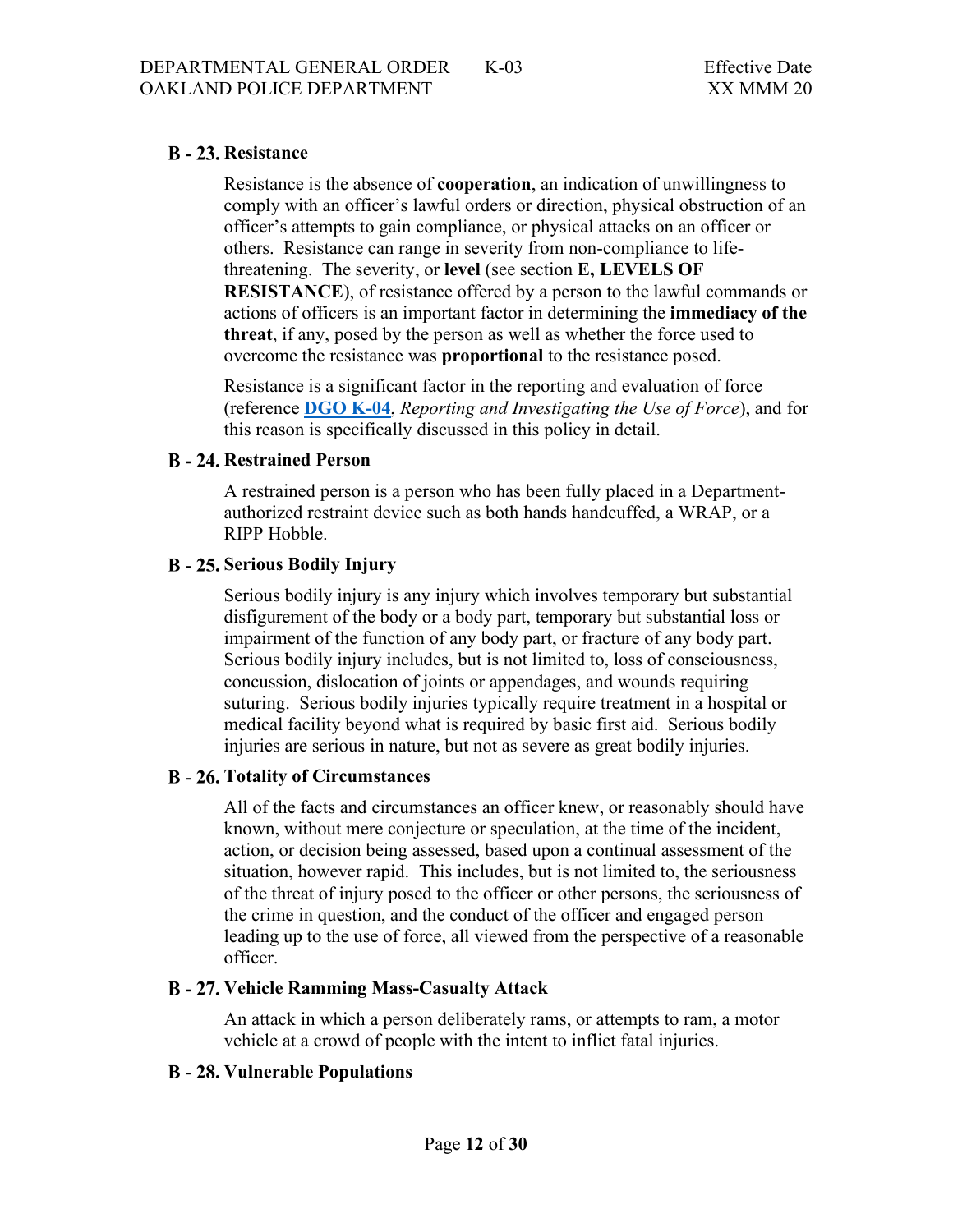Vulnerable populations are those persons who are particularly vulnerable or susceptible to use of force. Vulnerable populations include children (especially those under age 14); seniors (those over the age of 65); pregnant persons; people with physical, mental, or intellectual disabilities; people with limited English proficiency or other communication challenges; people of small or infirm stature; and persons experiencing mental health crises.

## <span id="page-12-0"></span>**C. DE-ESCALATION**

Officers have the ability to impact the direction and outcome of an incident with their decision making and employed tactics. All members of the Oakland Police Department must remember the overarching mission and utmost priority of the Department: the protection of human life. De-escalation is an integral tool in furtherance of that mission. The Department values thoughtful resolutions to situations where public, engaged subject, and officer safety are enhanced by sound decision making and tactics that further the Department's mission.

The Department also recognizes that racial bias (even if implicit) and historic racial injustice involving policing are realities of the American experience. The Department's commitment to de-escalation is rooted in a commitment to equity, where the goals of de-escalation, protection of human life, and reduction in the need to use force are applied to every encounter in an equitable and just fashion, free from bias or prejudice of any type.

Policing, at times, requires that an officer exercise control of a violent or resisting person, or a person experiencing a mental or behavioral crisis. At other times, policing may require an officer to serve as a mediator between parties, or defuse a tense situation. At all times, however, officer actions must be in furtherance of the mission of the Department: to attempt to resolve situations while preserving life and limiting reliance on the use of force.

An officer who makes or attempts to make an arrest need not retreat or desist from their efforts by reason of the resistance or threatened resistance of the person being arrested. An officer shall not be deemed an aggressor or lose the right to self-defense by the use of objectively reasonable force to effect the arrest or to accomplish the lawful purpose or objective. Tactical repositioning or other de-escalation tactics are not considered "retreat" for the purposes of this policy.

#### <span id="page-12-1"></span>**Goals of De-Escalation**

The goal of the Department is to promote thoughtful resolutions to situations and to reduce the likelihood of harm to all persons involved. When used appropriately, de-escalation techniques may reduce the immediacy of the threat, so that more time, options, and resources are available for resolution without the use of force or with a reduced level of force.

#### <span id="page-12-2"></span>**C** - 2. Considerations Surrounding the use of De-Escalation

De-escalation is one facet of an overall strategy designed to lower the tensions inherent in a police encounter, promote cooperation and peaceful resolution,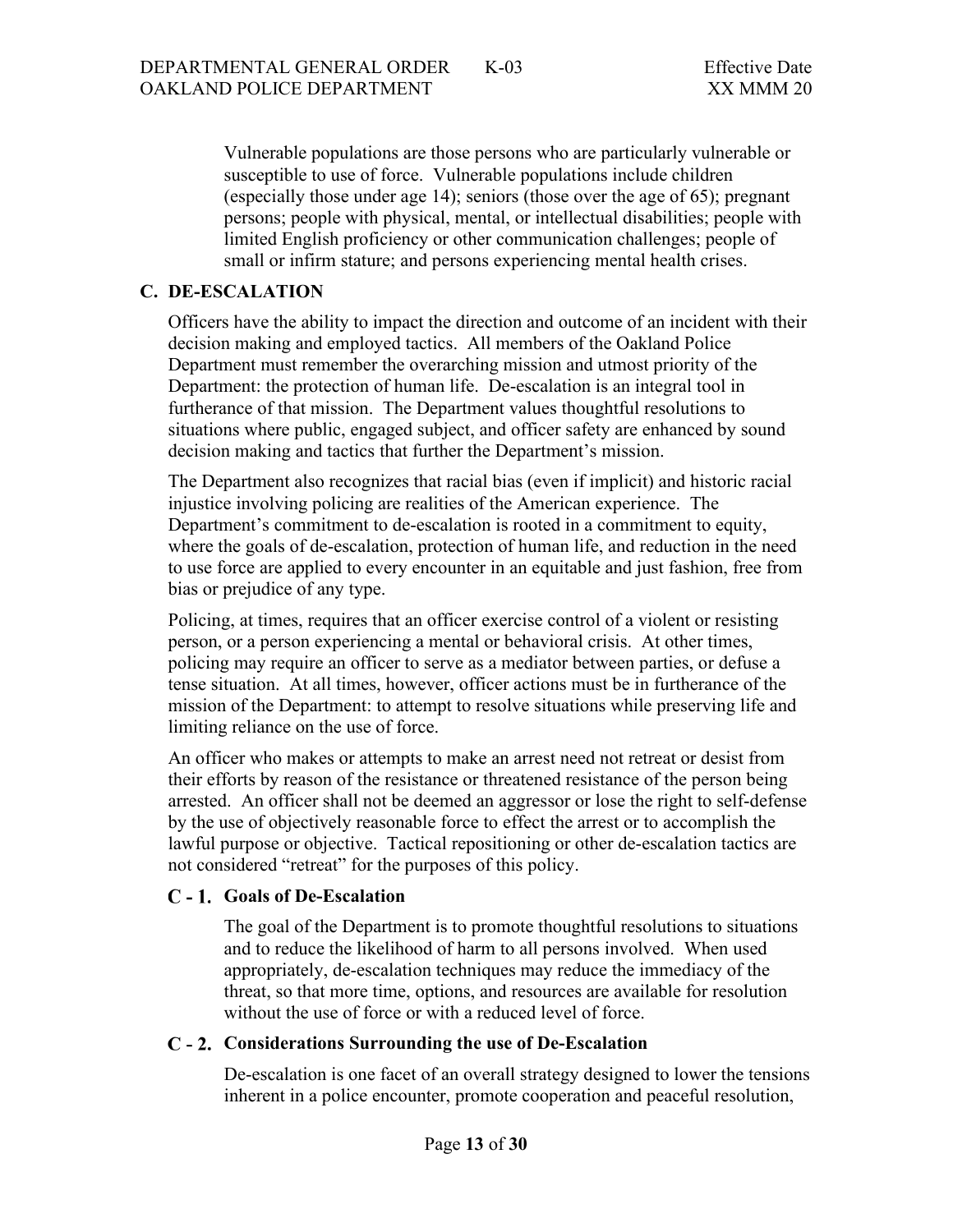effectively utilize police resources, and enhance officer, engaged person, and public safety while limiting reliance on the use of force. While the Department mandates that officers use de-escalation techniques when safe and feasible, the Department also recognizes that whether de-escalation is reasonable, safe, and feasible, and the extent to which de-escalation techniques are used, is based on the totality of the circumstances of the encounter at hand.

Factors, including law enforcement priorities, which may be considered when evaluating the totality of the circumstances surrounding the reasonableness and feasibility of de-escalation include:

- $\triangleright$  The officer's use of a critical decision-making structure;
- $\triangleright$  The benefits and drawbacks of immediate resolution or pre-emptive action on the part of the officer to resolve the situation;
- $\triangleright$  Facts and circumstances which influenced the chances of de-escalation strategies being successfully implemented;
- $\triangleright$  Whether limited intervention early in the encounter may have forestalled more marked or severe intervention later in the encounter;
- $\triangleright$  The availability of additional de-escalation resources;
- $\triangleright$  Whether the engaged person involved in the police encounter is believed to have a physical, mental health, developmental, or intellectual disability;
- $\triangleright$  The level of resistance posed;
- $\triangleright$  Circumstances existing (such as the presence of a weapon) which increase the chance of the encounter escalating to a significant or lethal force encounter.

#### <span id="page-13-0"></span>**Policy Requirement Regarding De-Escalation**

**When safe, feasible, and without compromising law enforcement priorities, officers shall use de-escalation tactics and techniques in order to reduce the need for force.** De-escalation is reviewed and evaluated under the totality of the circumstances present at the time of the incident, and assessments of the feasibility and safety of de-escalation tactics shall be based on an objectively reasonable officer standard.

Team approaches to de-escalation are encouraged and should consider officer training and skill level, number of officers, and whether any officer has successfully established rapport with the engaged person. Where officers use a team approach to de-escalation, each individual officer's obligation to deescalate will be satisfied as long as the officer's actions complement the overall approach.

An officer's conduct prior to the use of force, including the display of weapons, may be a factor which can influence the level of force necessary in a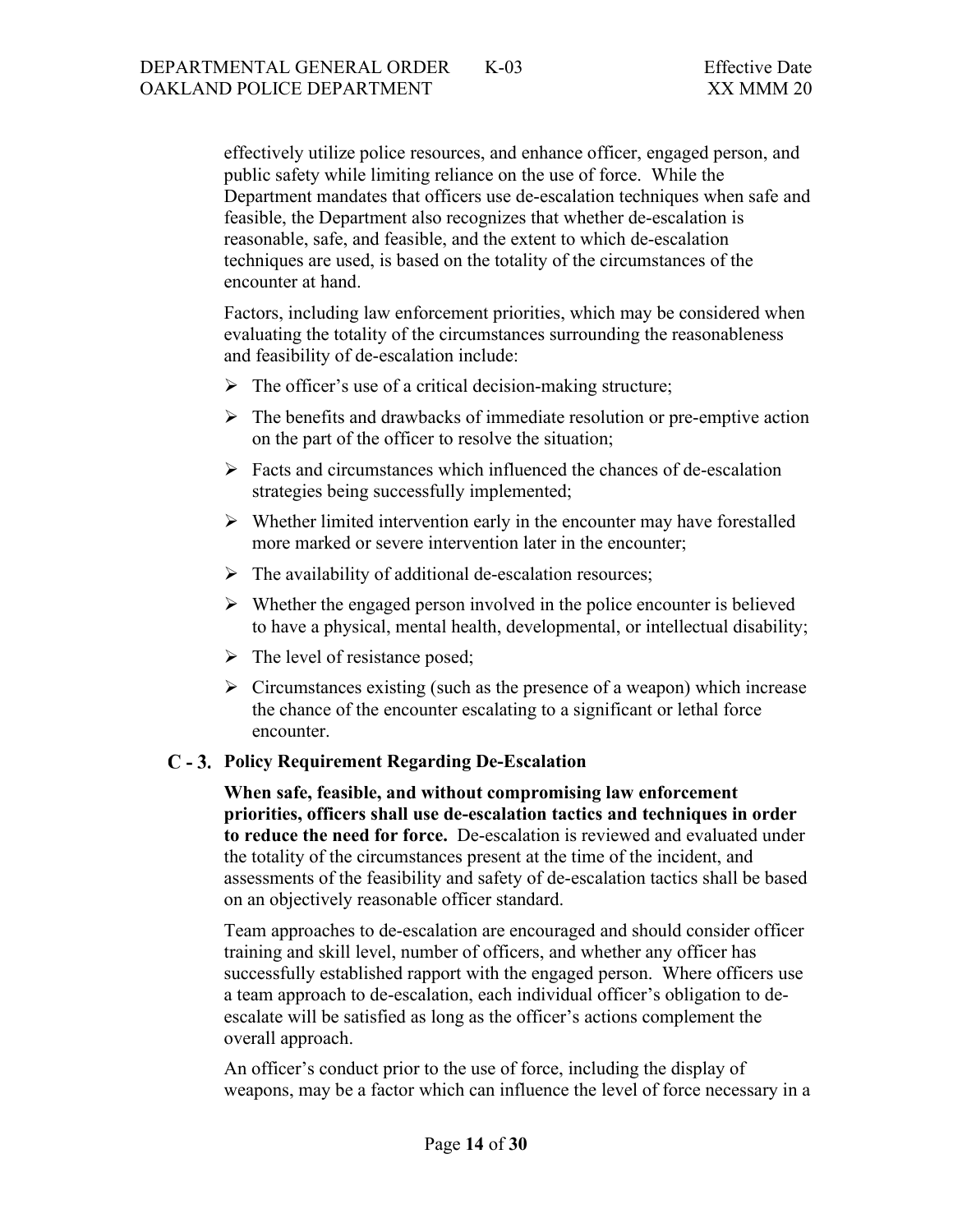given situation. Officers shall take reasonable care that their actions do not precipitate an unnecessary or disproportionate use of force.

### <span id="page-14-0"></span>**De-Escalation Tactics, Techniques, and Principles**

De-escalation may take many forms, and can vary from incident to incident. Just because a tactic or technique is not mentioned in this policy does not mean it is prohibited from being used as a de-escalation technique; officers are encouraged to creatively problem-solve to find and employ de-escalation techniques which are focused on protecting life, limiting force, respecting the dignity of others, enhancing officer, engaged person, and public safety, and completing the law enforcement mission.

Broadly, de-escalation techniques fall under the following categories:

#### **Communication**

Communication is often the most effective de-escalation technique, and involves active listening as much as, if not more than, what is said by the officer. Communication includes:

- $\triangleright$  Calm and respectful tone, body language, and interaction this includes avoiding placing hands on weapons on the tool belt when not necessary for safety reasons
- $\triangleright$  Avoidance of language, such as taunting or insults, which could escalate the incident
- $\triangleright$  Clear instructions and commands
- $\triangleright$  Active listening, repetition, and indications of understanding
- $\triangleright$  Gathering information
- $\triangleright$  Assessing communication barriers
- $\triangleright$  Warnings and clear indications of the consequences of resistance
- $\triangleright$  Considering whether any lack of compliance is a deliberate attempt to resist rather than an inability to comply based on factors including, but not limited to,
	- $\triangleright$  Medical conditions
	- $\triangleright$  Mental impairment
	- $\triangleright$  Developmental disability
	- $\triangleright$  Physical limitation
	- > Language barrier
	- $\triangleright$  Drug interaction
	- $\triangleright$  Behavioral crisis
	- $\triangleright$  Fear or anxiety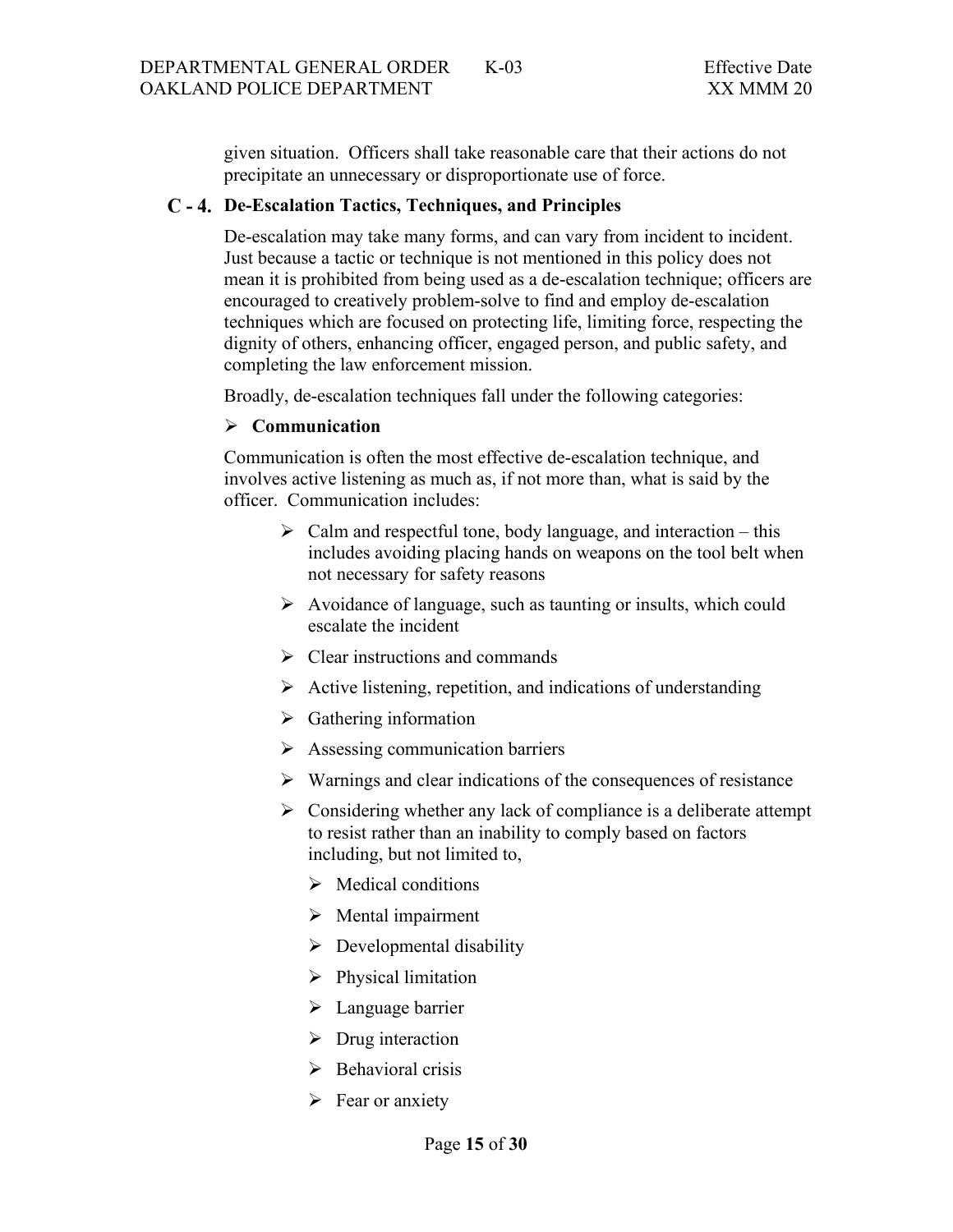- $\triangleright$  Seeking to communicate in non-verbal ways when a verbal warning would be inadequate (such as when a person does not speak English or is unable to hear or understand warnings)
- $\triangleright$  Giving the engaged person a reasonable amount of time to comply with commands.

#### **Isolation/Containment**

Isolating the engaged person (limiting or preventing access to officers, the public, or possible victims of resistance, including officers) and containing the engaged person (limiting the ability of the engaged person to move away from an area controlled by officers) are both important aspects of de-escalation, as they limit the exposure of the public to the engaged person and allow officers to lower the number of variables that they are attempting to control during the encounter. Isolation/containment includes actions such as:

- $\triangleright$  Separating parties in disputes;
- $\triangleright$  Handcuffing or restraining agitated persons to prevent their agitation from turning to active resistance, if appropriate;
- $\triangleright$  Placing barriers between officers and uncooperative engaged persons;
- $\triangleright$  Setting police perimeters, and limiting access to the scene;
- $\triangleright$  Using additional personnel to cover possible escape routes; and
- $\triangleright$  Transitioning incidents from dynamic to static by limiting access to unsecured areas, limiting mobility, and preventing the introduction of non-involved community members.

#### **Positioning and Spatial Awareness**

Closely related to the concepts of distance and cover, positioning and spatial awareness covers both the positioning of the officer and the engaged person. Officers should constantly be assessing their positioning relative to the engaged person and seeking a position of advantage which affords the best opportunity to control the situation. Positioning and spatial awareness includes:

- $\triangleright$  Proper interview stance;
- $\triangleright$  Separation of parties during disputes;
- $\triangleright$  Handcuffing or restraining agitated persons to prevent their agitation from turning to active resistance, if appropriate; and
- $\triangleright$  Consideration of environmental hazards and other environmental factors which may enhance or detract from safety.
- **Time, Distance, and Cover**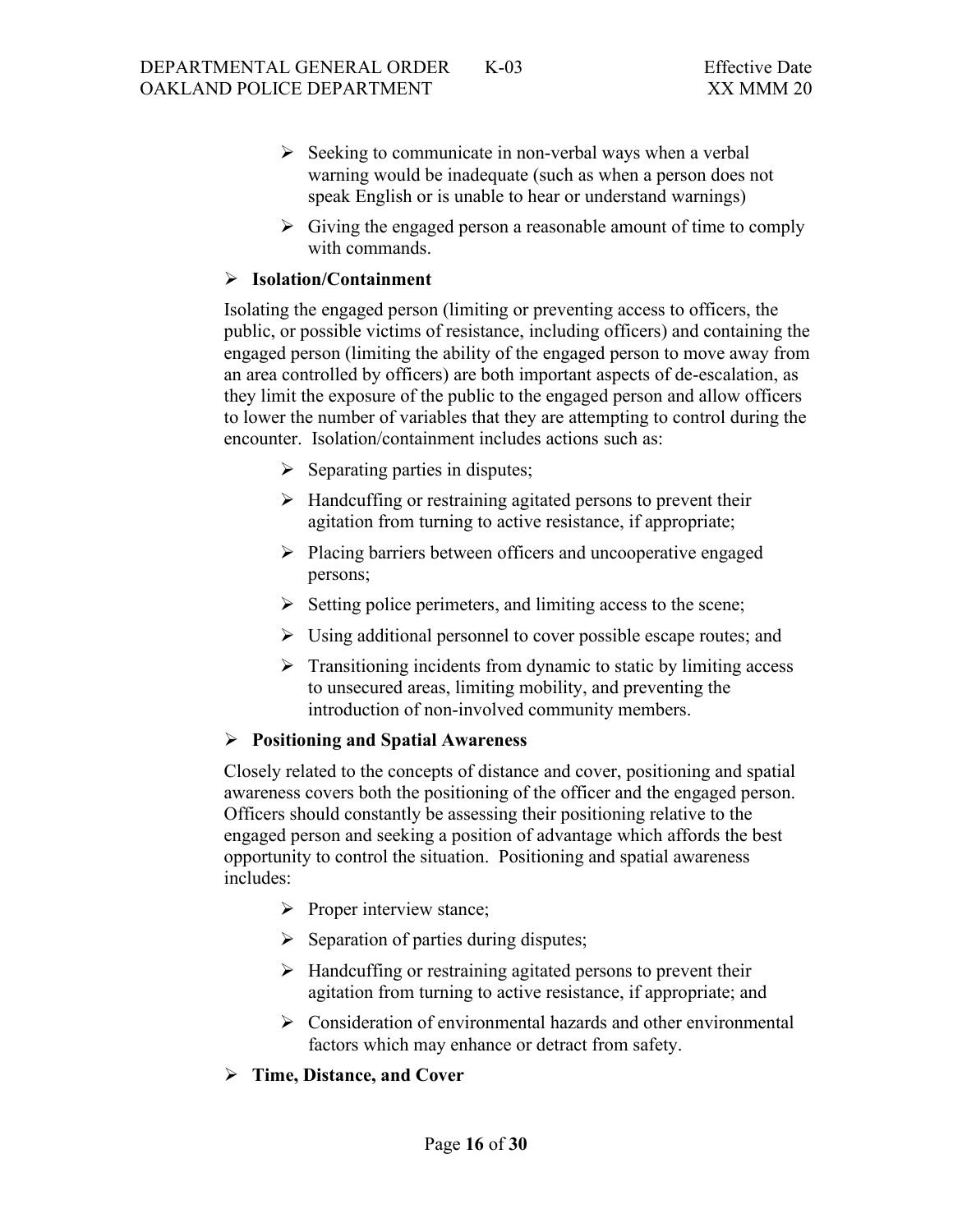Time, distance, and cover may allow officers additional time to assess the totality of the incident, including resistance, and to formulate a response. The main goal of using time, distance, and cover to de-escalate situations is to slow the momentum of a charged or critical incident to allow for more time, options, and resources to become available for incident resolution. Time, distance, and cover may be enhanced by utilizing:

- $\triangleright$  Additional resources such as crisis intervention trained officers or mental-health crisis response units;
- $\triangleright$  Avoidance or minimization of physical confrontation, unless necessary (for example to protect someone or stop dangerous behavior);
- $\triangleright$  Using cover and concealment for tactical advantage, such as:
	- > Placing barriers between an uncooperative engaged person and officers
	- $\triangleright$  Using natural barriers in the immediate environment
- > Officers with stand-off or longer-distance force options; or
- $\triangleright$  Armored vehicles.

#### **Disengagement**

Disengagement is the act of leaving, ending an interaction, delaying contact, delaying custody, or planning to make contact at a different time or different circumstances. This de-escalation tactic may be used when the risks to the engaged person, the officer, or the public outweigh the need to continue with the police response.

Officers using disengagement as de-escalation under this policy shall neither be criticized nor disciplined for such disengagement.

It is the policy of the department that the use of disengagement pursuant to this section is encouraged when immediate police action is unnecessary to protect public safety.

While some situations require immediate police action, other circumstances may allow officers the opportunity to disengage. Under the appropriate circumstances, disengagement may improve officer safety, mitigate threats, reduce injuries, build public trust, and preserve life. The analysis of whether to disengage from a situation should take into account the seriousness of the offense or situation, the risk to the public if the police response is abandoned or delayed, and the proportionality of the police response goal versus the risks inherent in the continuation of response.

Officers should continually assess the situation as circumstances change and new information is received to determine if disengagement would be an appropriate and viable de-escalation strategy, including evaluating whether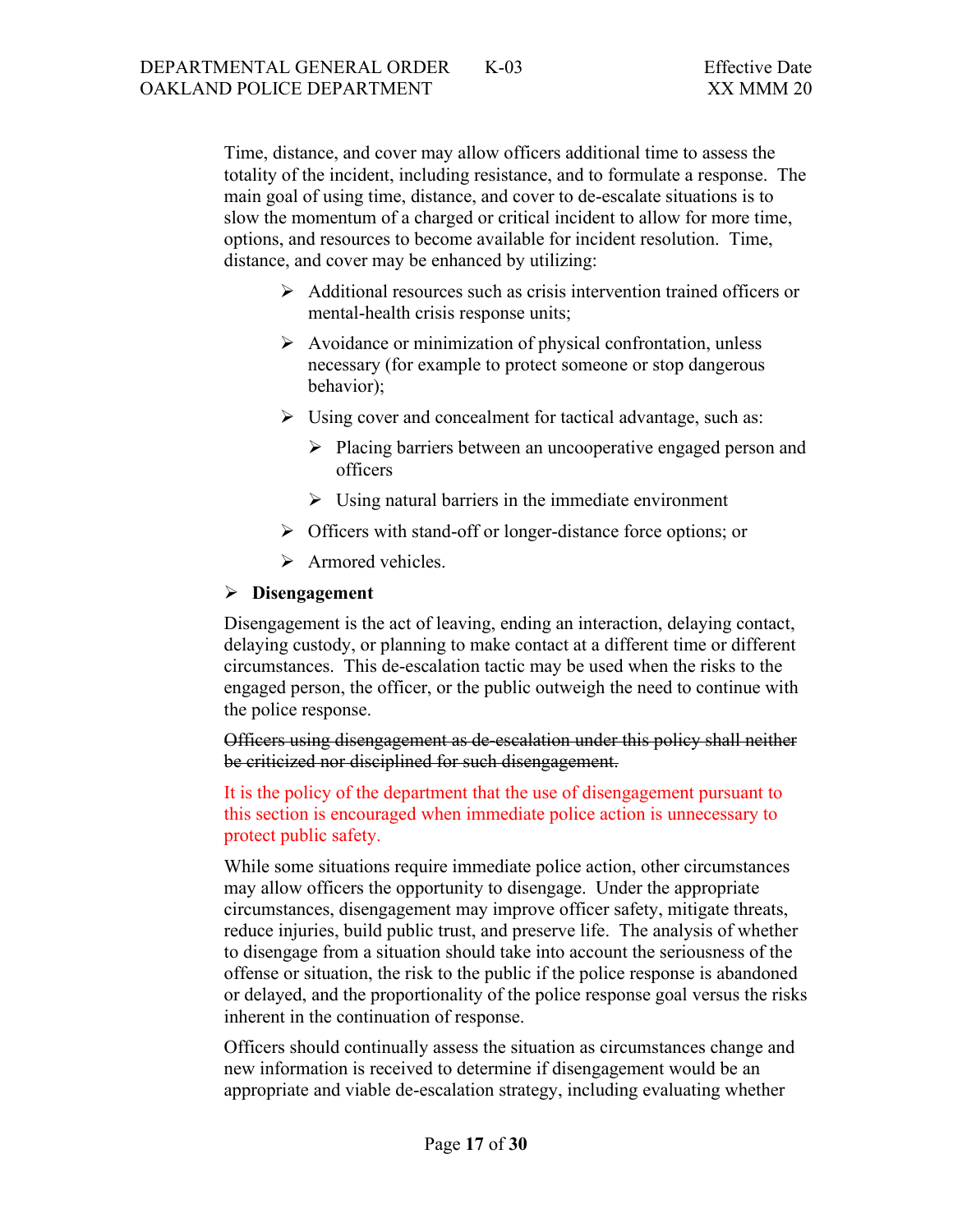further contact with the engaged person may result in an undue safety risk to the person, the public, and/or officers.

### **De-Escalation Resources**

De-escalation resources are continuously evolving, and the Department encourages creative, thoughtful de-escalation strategies to resolve situations. Some of the de-escalation resources utilized by the Department include:

- $\triangleright$  Mental Health Professionals working with Law Enforcement (e.g. Mobile Evaluation Team)
- Community Crisis Intervention Resources (e.g. Community Assessment Transport Team [CATT], Mobile Assistance Community Responders of Oakland [MACRO])
- Language Assistance (e.g. language translation line, multi-lingual Department personnel)
- $\triangleright$  Crisis intervention-trained officers

### <span id="page-17-0"></span>**D. USE OF FORCE – GENERAL CONSIDERATIONS AND POLICY**

<span id="page-17-1"></span>**Use of Force Shall be Reasonable, Necessary, and Proportional, and for a Lawful Purpose or Objective**

Officers shall only use **objectively reasonable** and **necessary** force, **proportional** to the level of resistance posed, threat perceived, or urgency of the situation, to achieve the lawful purpose or objective.

#### **Lethal force is strictly prohibited solely to protect property.**

**Lethal force is strictly prohibited against a person who presents only a danger to himself/herself and does not pose an immediate threat of death or serious bodily injury to another person or officer.**

Officers may use objectively reasonable and necessary force options in the performance of their duties in the following circumstances:

- $\triangleright$  To effect a lawful arrest, detention, or search;
- $\triangleright$  To overcome resistance or prevent escape;
- $\triangleright$  To prevent the commission of a public offense;
- $\triangleright$  In defense of others or in self-defense;
- $\triangleright$  To gain compliance with a lawful order;
- $\triangleright$  To prevent a person from injuring him/herself.

Nothing in this policy requires a member to retreat or be exposed to possible physical injury before applying reasonable force.

#### <span id="page-17-2"></span>**D** - 2. Prohibitions on Unreasonable Force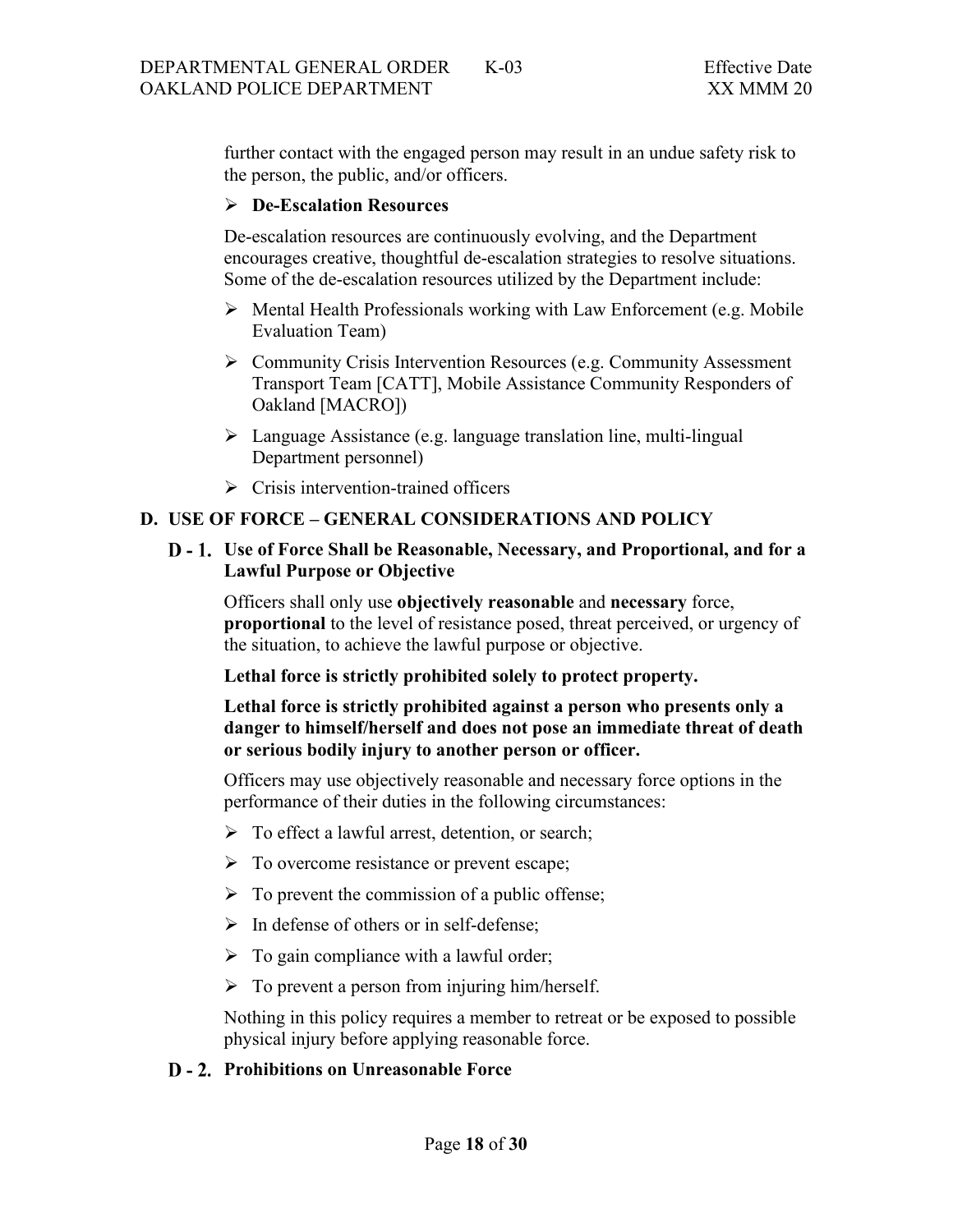Oakland Police Department officers are prohibited from using force or the threat of force to punish, retaliate, or unlawfully coerce.

It is the expectation of the Department that when an individual is under control, either through the application of physical restraint or the individual's compliance, only the amount of force necessary to maintain control will be used. Under no circumstances will an officer use force solely because another officer is using force. Officers shall not use force based on bias against a person's race, ethnicity, nationality, religion, disability, gender, gender identity, sexual orientation, or any other protected characteristic.

#### <span id="page-18-0"></span>**D** - 3. Duty to Intervene

Any officer who observes another officer about to use force that is illegal, excessive, or otherwise inconsistent with this policy shall, absent extraordinary circumstances, do whatever he/she can to interrupt the flow of events *before* the fellow officer does something that makes any official action necessary.

Similarly, any officer who observes an officer using force that is illegal, excessive, or otherwise inconsistent with this directive shall, absent extraordinary circumstances, do whatever he/she can do to interrupt the flow of events and *stop* the use of force.

Members witnessing instances of misconduct must also follow the direction given in Department Manual of Rules Section 314.48, *Reporting Violations of*  Laws, Ordinances, Rules, or Orders<sup>[3](#page-18-2)</sup>, and members who fail to report excessive force are subject to appropriate discipline.

#### <span id="page-18-1"></span>**Identification and Warnings Prior to the Use of Force**

When feasible, and without sacrificing officer, engaged person, or public safety, officers shall:

- $\triangleright$  Identify themselves as law enforcement officers;
- $\triangleright$  Warn the engaged person that force may be used unless their resistance ceases; and
- $\triangleright$  Give the engaged person a reasonable opportunity to comply with a warning that force may be used.

Warnings about the use of force shall not be made with malicious or arbitrary intent to threaten, but instead shall have a legitimate law enforcement purpose.

<span id="page-18-2"></span><sup>&</sup>lt;sup>3</sup> Manual of Rules 314.48: "Members and employees who become aware that other members or employees violated laws, ordinances, rules of the Department, or disobeyed orders, of a Class I violation or any Class II violation which indicates a pattern of misconduct of which they are aware, shall within 24 hours or sooner, if practical, report the offense, orally or in writing, to his/her supervisor or the Internal Affairs Division." The use of unreasonable or excessive force is **Class I** misconduct.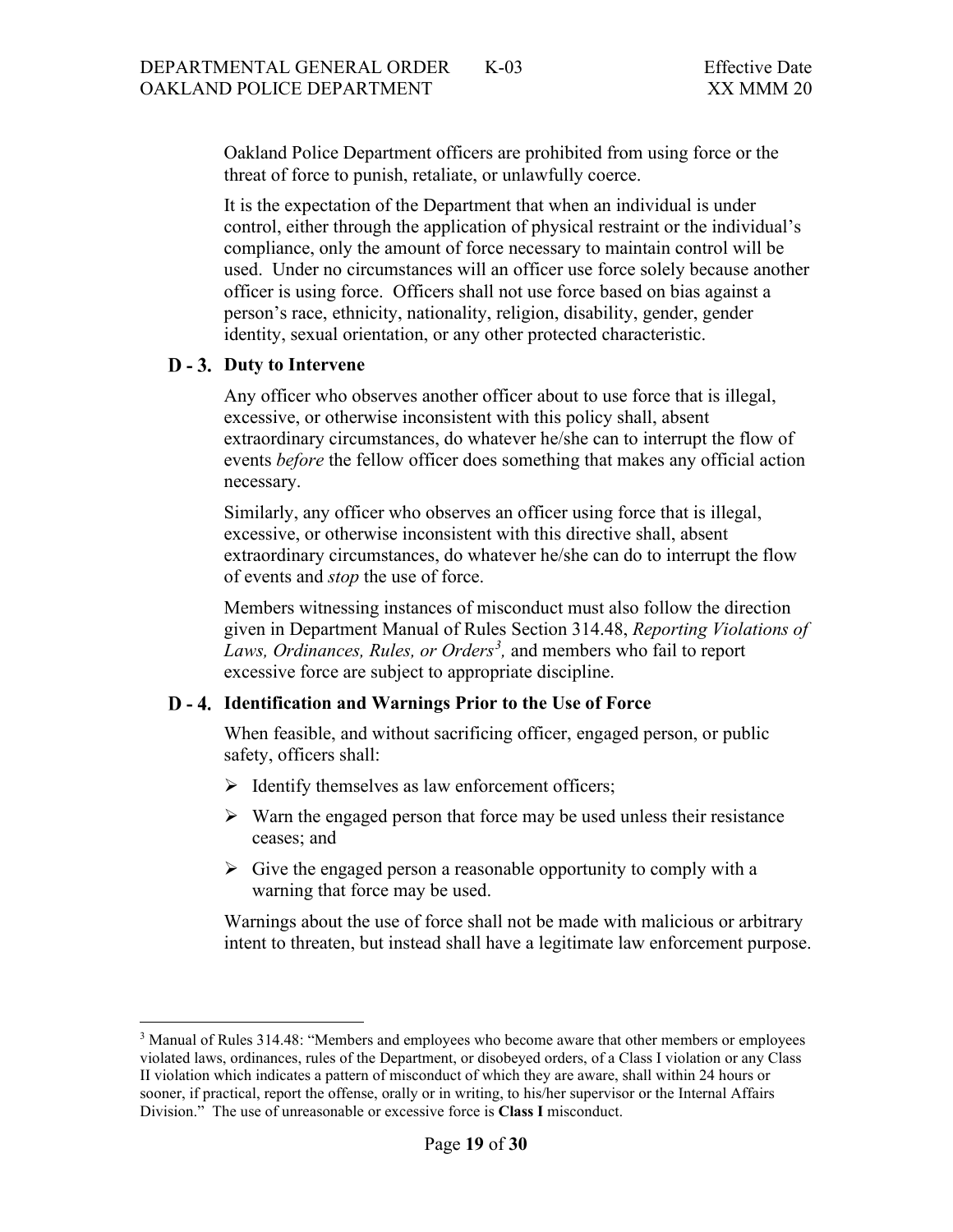Warnings directed to members of vulnerable populations shall be modified to enhance the ability to communicate, if appropriate and feasible.

Officers shall warn that lethal force may be used before discharging firearms at a person, when feasible and without sacrificing officer, engaged person, or public safety; reference section **H-4**.

#### <span id="page-19-0"></span>**Use of Force on Restrained Persons**

Officers may only use objectively reasonable, necessary, and proportional force on restrained persons. The fact that the person was restrained shall be evaluated both as part of the totality of the circumstances and when determining the level of resistance and the threat posed by the engaged person. Absent extraordinary circumstances, intermediate less-lethal and lethal force may not be used against restrained persons (see **G-5**).

#### <span id="page-19-1"></span>**De-escalation of Force After Force has been Used**

Officers shall de-escalate the use of force when the officer reasonably believes a lesser level or no further force is appropriate. It is the expectation of the Department that when an individual is under control, either through the application of physical restraint or the individual's compliance, only the amount of force necessary to maintain control will be used.

#### <span id="page-19-2"></span>**Providing Medical Assistance to Persons Subject to the Use of Force**

When feasible, officers shall request medical aid for any minor, serious, or great bodily injury, complaint of serious or great bodily injury, or sign of medical distress for persons subject to the use of force, even if the aid is declined.

After requesting medical aid, officers shall, if feasible, render aid within the full scope of their training and skillset unless aid is declined. Consent should be assumed for unconscious persons or persons incapable of providing consent.

Officers shall automatically request medical aid for persons who have been struck, contacted, or contaminated by the following force options, regardless of injury:

- $\triangleright$  Lethal ammunition fired from a firearm;
- Electronic Control Weapons, whether probe or drive-stun;
- $\triangleright$  Specialty Impact Munitions;
- $\triangleright$  Impact or impromptu impact weapon strikes with contact; or
- $\triangleright$  Oleoresin Capsicum spray.

#### <span id="page-19-3"></span>D - 8. Reporting Use of Force

Members shall report force pursuant to **[DGO K-04](https://powerdms.com/public/OAKLAND/tree/documents/416)**, *Reporting and Investigating the Use of Force*. All uses of force by Department members are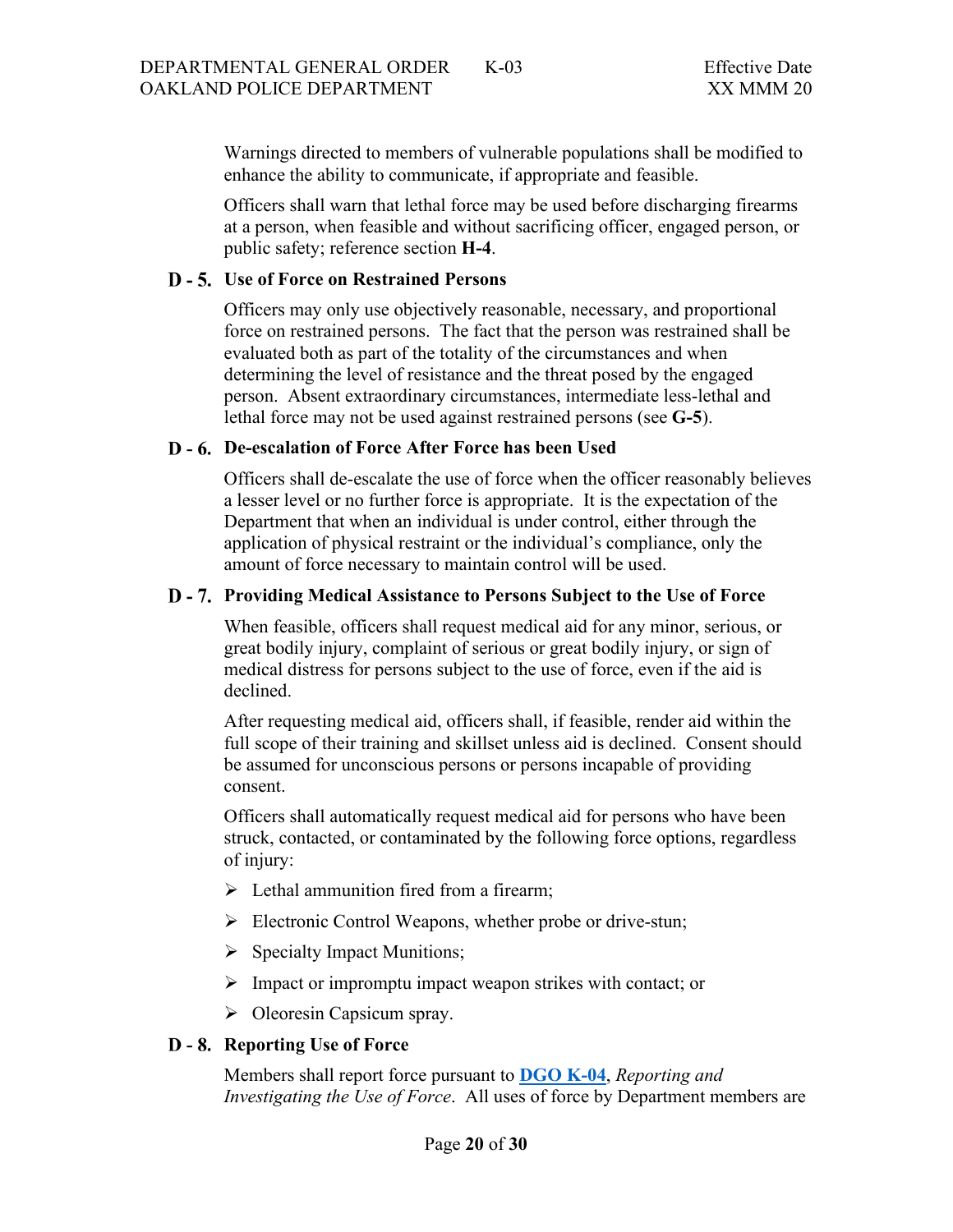treated with the utmost seriousness. Reporting the use of force promptly and in adherence with policy is central to the mission of the Department and is essential to public safety, the safety of officers, and maintaining the legitimacy of the Department's actions.

Members shall not harass, pressure, or publicly degrade another member for reporting force pursuant to policy. Retaliation is prohibited, in any form, against another member who intercedes in or reports any violation of this policy, or who cooperates with an investigation into a possible violation of this policy (reference Department Manual of Rules section 398.73, *Retaliation*).

# <span id="page-20-0"></span>**E. LEVELS OF RESISTANCE**

Resistance (**Section E, LEVELS OF RESISTANCE**) and response (**Section F, LEVELS OF FORCE**) are dynamic. The engaged person's behavior and the use of force to control it may escalate or de-escalate during any given interaction until complete control of the engaged person is achieved. This policy does not require that an officer attempt to select or exhaust each force option or level of force before moving to another level; rather, gradations on the levels of resistance (**Section E**) and force which may be used to overcome that resistance (**Section F**) are set forth below to guide officers in making reasonable decisions on the use of force and to provide a framework to allow for evaluation of decisions made during use of force incidents.

Resistance is a significant factor in the reporting and evaluation of force (reference **[DGO K-04](https://www.powerdms.com/public/OAKLAND/documents/416)**, *Reporting and Investigating the Use of Force*), and for this reason is specifically discussed in this policy in detail.

Proportional force does not require officers to use the same type or amount of force as the engaged person. The more immediate the threat and the more likely that the threat will result in death or injury, the greater the level of force that may be proportional, objectively reasonable, and necessary to counter it.

Nothing in this document removes the rights of officers to reasonably protect themselves or others from immediate threats to their safety or the safety of others.

#### <span id="page-20-1"></span>**Non-Compliance**

Verbal and physical actions indicate the engaged person is not responding to verbal commands but also offers no form of physical resistance.

#### <span id="page-20-2"></span>**E** - 2. Passive Resistance

Engaged person responds without compliance or takes physical actions that do not prevent an officer's attempts to exercise control of a person or place them in custody.

Verbal responses indicating an unwillingness to comply with an officer's directions which do not rise to the level of threats are also considered passive resistance.

#### <span id="page-20-3"></span>**Active Resistance**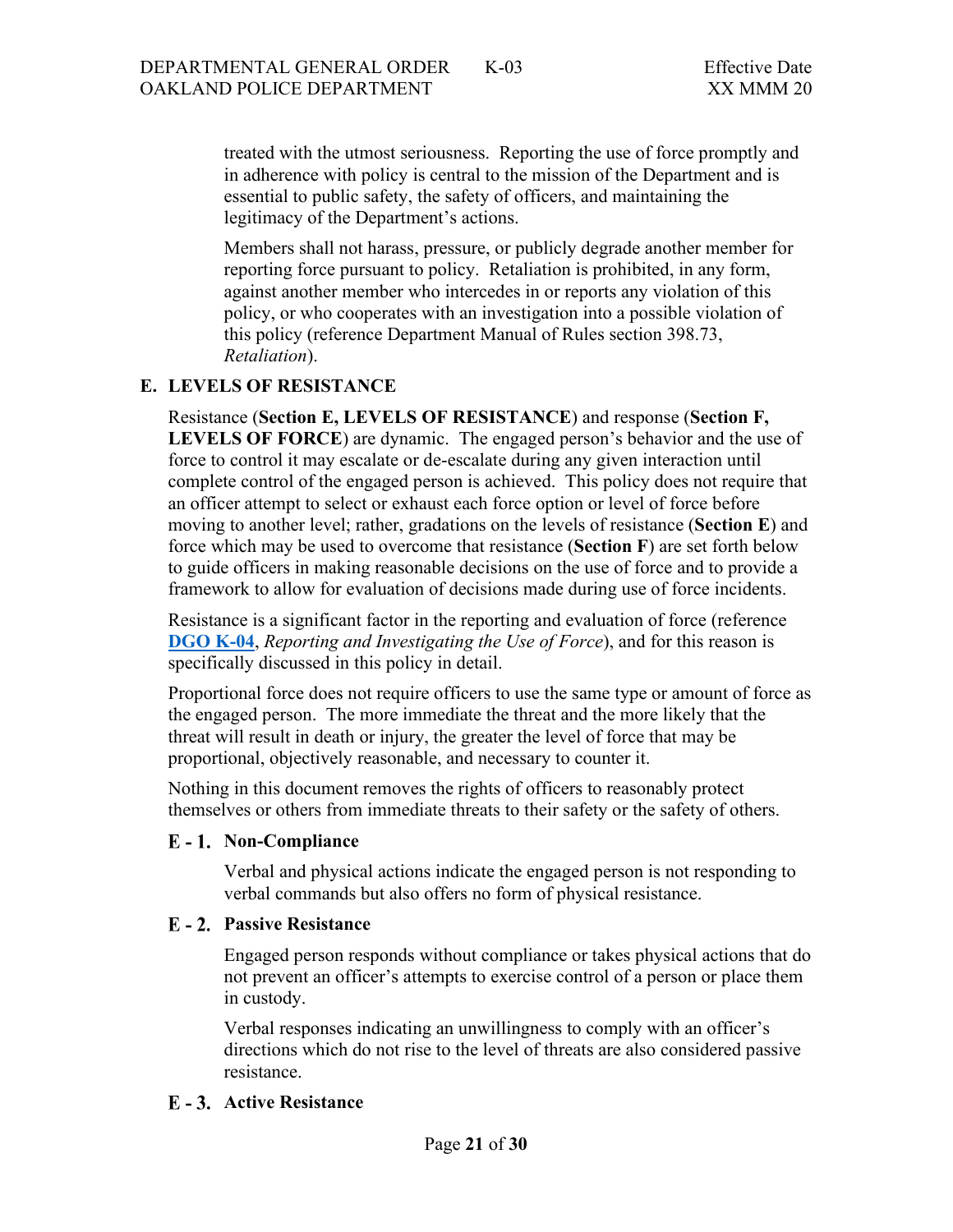Physically evasive movements to defeat an officer's attempts at control including bracing, tensing, or pulling / running away.

Verbal responses indicating an unwillingness to comply with an officer's directions which **do** rise to the level of threats are also considered active resistance.

### <span id="page-21-0"></span>**Assaultive Resistance**

Physical movements which demonstrate an intent and present ability to assault the officer or another person. Assaultive resistance is resistance that is not immediately life-threatening.

#### <span id="page-21-1"></span>**Life-Threatening Resistance**

Any action likely to result in death, great bodily injury, or serious bodily injury to the officer or another person.

# <span id="page-21-2"></span>**F. LEVELS OF FORCE**

**Note:** Clear commands, warnings, command presence, and increased officer numbers are essential aspects of all levels of force, as well as of de-escalation attempts both before and after any use of force incident.

### <span id="page-21-3"></span>**Contact Controls**

Low-level physical tactics used to gain control and overcome **noncompliance** or **passive resistance**. These include physical control techniques (e.g. pulling, pushing, or maneuvering an engaged person's body), escorts, or simply using a firm grip. This level of force is not intended to cause injury or pain.

# <span id="page-21-4"></span>**Compliance Techniques and Defensive Tactics**

Low-level physical tactics used to gain control and overcome **passive resistance** and **active resistance**, depending on the totality of the circumstances. While not intended to cause injury, these techniques may cause transitory pain or discomfort, and are occasionally intended to cause pain in order to gain compliance (e.g. control holds). Techniques and tactics used to overcome **passive resistance** shall be objectively reasonable based on the totality of the circumstances, and the level of resistance is an important calculation regarding the proportionality of force.

Techniques and tactics to overcome **passive resistance** include control holds, **objectively reasonable** takedowns, and non-striking use of the baton. OC spray shall not be used on those engaged persons who go limp or offer no physical resistance.

Techniques and tactics to overcome **active resistance** include control holds, oleoresin capsicum (OC) spray, takedowns, non-striking use of the baton, and personal body weapons.

# <span id="page-21-5"></span>**Intermediate Less-Lethal Force**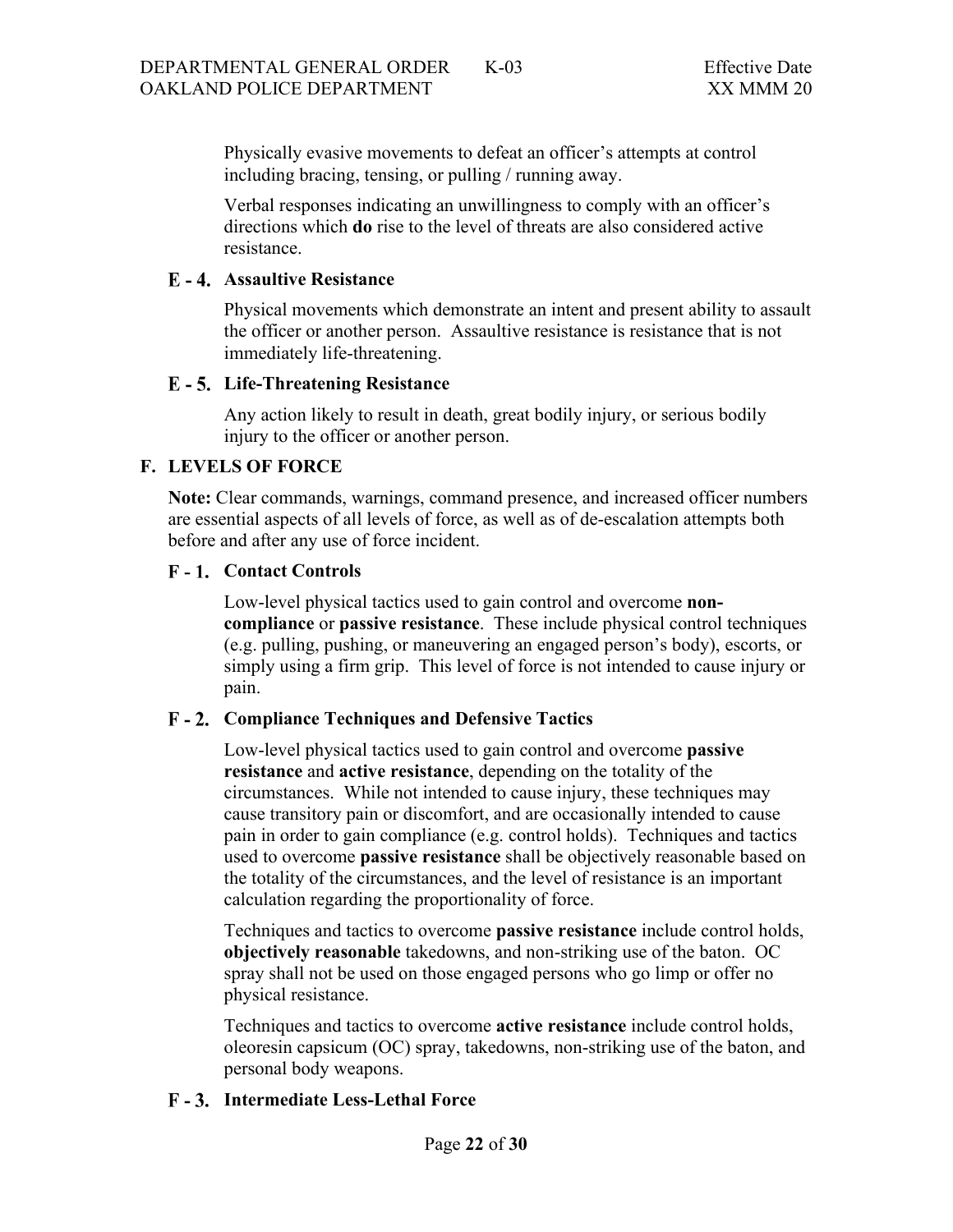Intermediate-level force options which pose a foreseeable risk of injury or harm, but are neither likely nor intended to cause death or great bodily injury. Intermediate less-lethal force is intended to overcome **active** and **assaultive resistance**, and includes personal body weapons, impact weapons, electronic control weapons (ECW), oleoresin capsicum (OC) spray, police canines, and specialty impact munitions.

### <span id="page-22-0"></span>**Lethal Force**

Any use of force that creates a substantial risk of causing great bodily injury or death, intended to overcome **life-threatening resistance**. Lethal force includes impact weapon strikes to the head, the discharge of a firearm loaded with lethal ammunition, and intentionally striking a person with a vehicle.

### <span id="page-22-1"></span>**G. COMMANDS AND LESS-LETHAL FORCE**

The Oakland Police Department trains on multiple different tools and techniques which constitute commands or less-lethal force options. These options can be broadly categorized into three realms: **Presence/Command Options, Physical Control/Personal Weapons Options,** and **Less-Lethal Weapon Options.**

### <span id="page-22-2"></span>**Presence/Command Options**

Officer presence, verbal commands, measured tone, and command presence of a uniformed officer are all part of the larger field of **Presence/Command Options**. These are communication techniques, both verbal and non-verbal, which are not a use of force but which are essential in resolving tense, uncertain, and rapidly-developing incidents or incidents where force is used. Verbal commands shall be respectful and clearly relay the police objective, and presence/command options are an integral part of de-escalation (see section **C, De-Escalation**).

#### <span id="page-22-3"></span>**Physical Control/Personal Weapons Options**

Depending on the manner and intensity in which they are used, **Physical Control/Personal Weapons Options** may fall into multiple force levels: Contact Controls, Compliance Techniques and Defensive Tactics, or Intermediate Less-Lethal Force. These options include, but are not limited to:

- $\triangleright$  Escorts and physical body manipulation without pain compliance
- Control Holds
- > Takedowns
- $\triangleright$  Vulnerable Area manipulation
- Personal Weapon strikes **NOTE:** Personal Weapon strikes to a restrained person are considered Intermediate Less-Lethal Force.

Absent exigent circumstances, all **Physical Control/Personal Weapons Options** shall be compliant with Oakland Police Department policy and training. Refer to **Training Bulletin III-I.1,** *Weaponless Defense.*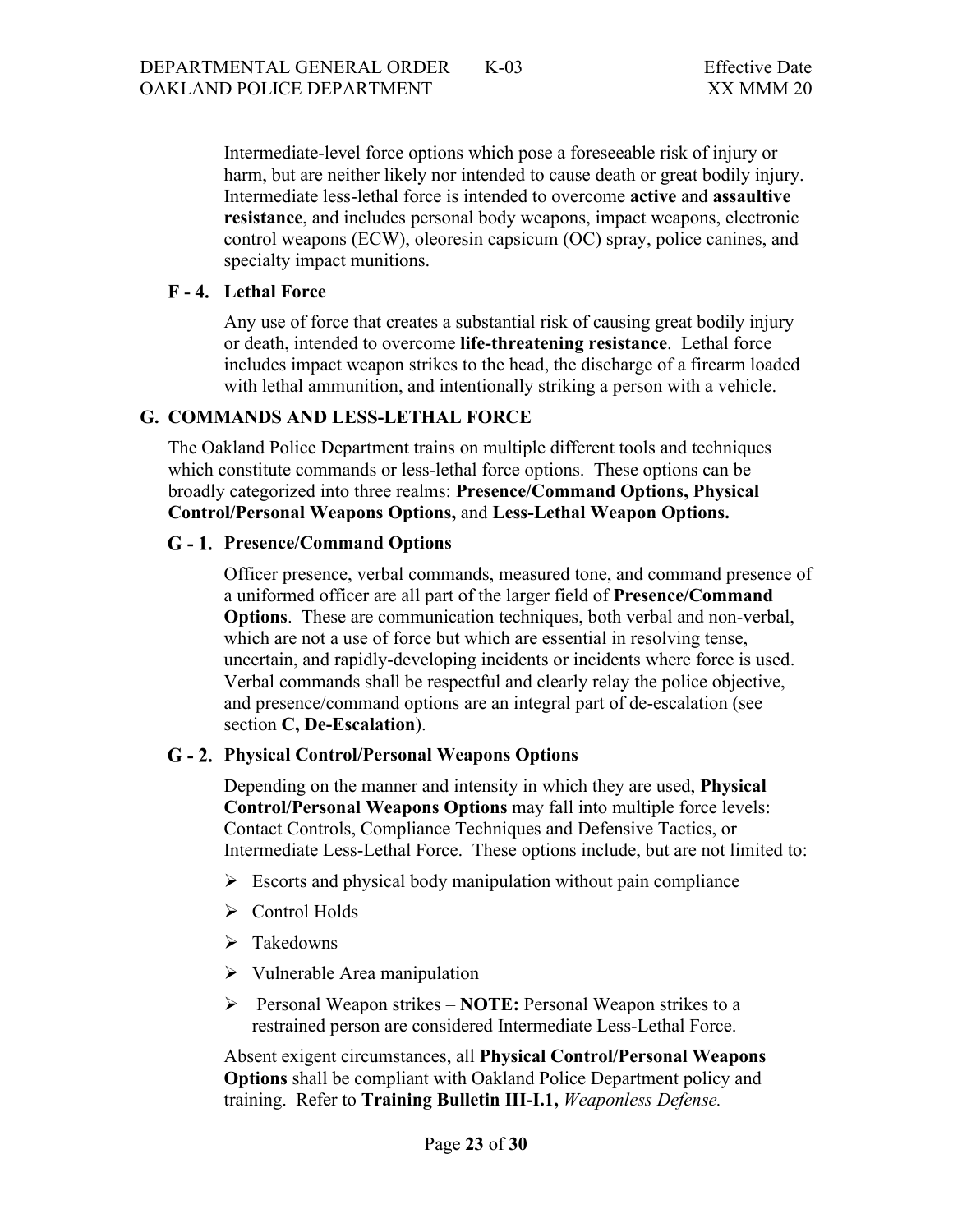# <span id="page-23-0"></span>**Less-Lethal Weapon Options**

Less-lethal weapons are used to interrupt an engaged person's threatening behavior so that officers may take physical control of the engaged person with less risk of injury to the engaged person or officer than posed by other force applications. Less-lethal weapons alone cannot be expected to render an engaged person harmless.

Officers will only carry and use weapons that have been approved by the Department and that the officer has been properly trained and certified to use; use of improvised or impromptu weapons may be permissible under exigent circumstances.

Less-lethal weapons most often fall into the level of Intermediate Less-Lethal Force, although certain weapons, depending on the totality of the circumstances, may fall to the level of Compliance Techniques and Defensive Tactics (e.g. non-striking use of a baton or OC Spray).

Less-lethal weapons, depending on the nature of the weapon and the manner in which they are used, have the potential to cause serious consequences. Officers are reminded that they shall follow the specific policy and guidance contained in Departmental Training Bulletins that govern any specific weapon. Important warnings regarding specific less-lethal weapons, covered below, are not a substitute for a complete understanding of the specific policy and guidance for any particular force option as described in the appropriate Training Bulletin or policy.

The Less-lethal weapons authorized by the Department include:

- Patrol Canine See **[DGO K-09](https://powerdms.com/public/OAKLAND/tree/documents/421)**, *Department Canine Program*
- Electronic Control Weapon (ECW) See **DGO [\(Lexipol\)](https://powerdms.com/public/OAKLAND/tree/documents/1134247) 304**, *Electronic Control Weapon (TASER)*
	- **Important warning:** When feasible, a verbal warning of the intended use of the ECW shall proceed its use, to warn the engaged person and other officers.
- $\triangleright$  Impact Weapons: Includes the ASP® expandable baton, long wood baton, and short wood baton – See **Training Bulletin III-H.02**, *Hand-held Impact Weapons*
	- **Important warning:** Unless exigent circumstances exist, officers shall not intentionally strike the head, neck, throat, spine, kidneys, groin, or left armpit with impact weapons.
- $\triangleright$  Specialty Impact Weapons: Includes direct-fired ranged impact munitions, regardless of weapons platform – See **Training Bulletin III-H,** *Specialty Impact Weapons*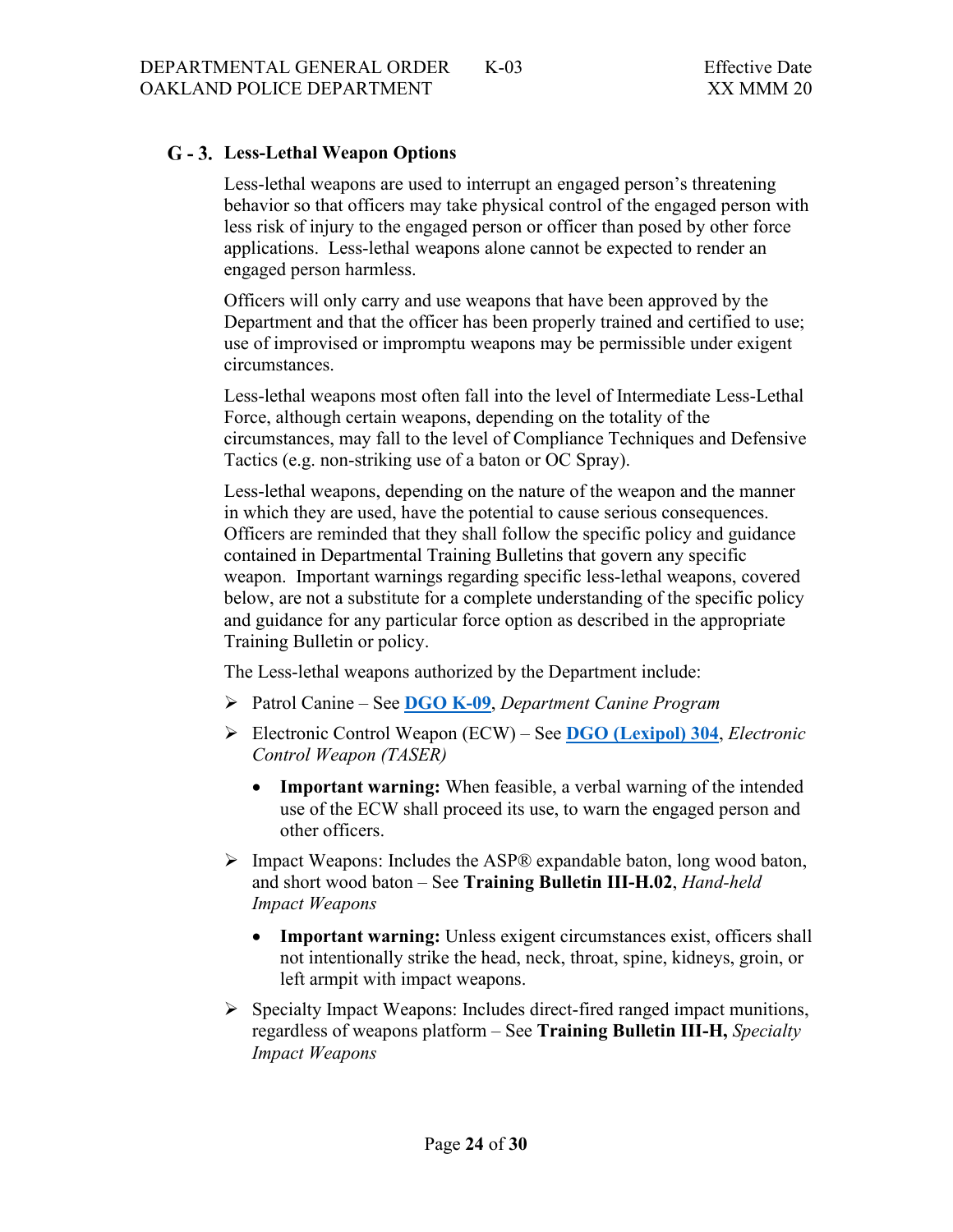- **Important warning:** SIM use during crowd control situations is further limited – see **Training Bulletin III-G,** *Crowd Control and Crowd Management.*
- Oleoresin Capsicum (OC) Spray See **Training Bulletin V-F.02,**  *Chemical Agents*
	- **Important warning:** OC spray shall not be used to wake up or arouse unconscious or sleeping individuals who otherwise pose no threat.
	- **Important warning:** OC spray shall not be used on passive resisters who go limp or offer no physical resistance.
- Crowd Control and Tactical Team Chemical Agents See **Training Bulletin V-F.02,** *Chemical Agents* and **Training Bulletin III-G,** *Crowd Control and Crowd Management.*

### <span id="page-24-0"></span>**Requirement to Carry at Least One Less-Lethal Weapon**

Uniformed sworn officers who are working field assignments shall carry at least one hand-held less-lethal weapon (e.g. ECW, impact weapon, and/or OC). Department General Order C-4: Safety Equipment

### <span id="page-24-1"></span>**Restrictions on Use of Less-Lethal Weapons Against Restrained Persons**

Officers are prohibited from using less-lethal weapons against restrained persons unless that person is exhibiting **Assaultive** or **Life-Threatening** resistance or there is an immediate threat of serious or great bodily injury or death.

# <span id="page-24-3"></span><span id="page-24-2"></span>**H. LETHAL FORCE**

# **Lethal Force Options**

Lethal force is any force that creates a substantial risk of causing great bodily injury or death. These force options include firearms loaded with lethal ammunition, force likely to cause great bodily injury or death, and using a vehicle to intentionally strike the body of another person. For the purpose of this section of the policy, the term "firearms" shall indicate firearms loaded with lethal ammunition.

The Department acknowledges that policy regarding the use of lethal force does not, and cannot, cover every situation that may arise. Any deviations from the provisions of this policy shall be examined rigorously and will be critically reviewed on a case-by-case basis. The involved officers must be able to articulate clearly the reasons for the use of lethal force, including whether the officer's life or the lives of others were in immediate peril and if there was no reasonable alternative.

#### <span id="page-24-4"></span>**Drawing, Exhibiting, or Unholstering Firearms**

An officer may draw, exhibit, or unholster their firearm in the line of duty when the officer reasonably believes it is necessary for his or her own safety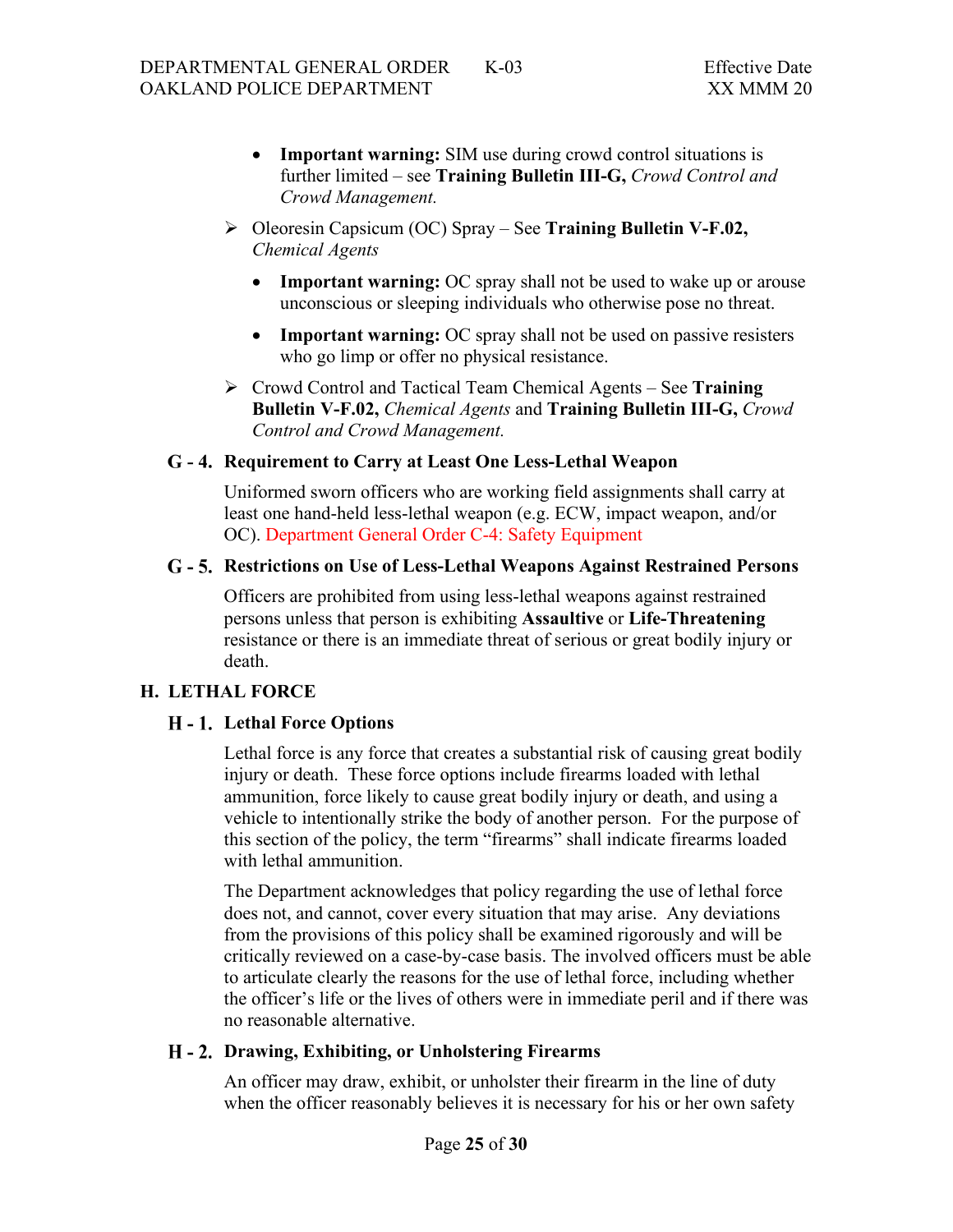or for the safety of others. The drawing, exhibiting, or unholstering of a firearm by law enforcement officers can be perceived as threatening and intimidating and, when unwarranted, may cast a negative impression on officers. Unwarranted emphasis on the police possession of weapons, such as an officer placing their hand on a holstered firearm during an interaction with the public when not justified by a safety concern, can also create negative impressions and damage rapport.

The drawing, exhibiting, and unholstering of firearms will be tracked by the Department (see **[DGO K-04](https://powerdms.com/public/OAKLAND/tree/documents/416)**, *Reporting and Investigating the Use of Force*).

When an officer determines that the threat is over, the officer shall holster his or her firearm, when feasible.

#### <span id="page-25-0"></span>**H** - 3. Pointing Firearms at a Person

The pointing of a firearm at another person is a Fourth Amendment seizure and a use of force.<sup>[4](#page-25-2)</sup> Officers shall only point a firearm at another person if there is an objectively reasonable perception of a substantial risk that the situation may escalate to justify lethal force.

If an officer points a firearm at a person the person shall, when safe and appropriate, be advised of the reason why the officer(s) pointed the firearm.

### <span id="page-25-1"></span>**Discharging Firearms at a Person**

An officer is justified in discharging a firearm at another person only when the officer believes, based on the totality of the circumstances, that the discharge is necessary for either of the following reasons:

- $\triangleright$  To defend against an immediate threat of death, great bodily injury, or serious bodily injury to the officer or another person; or
- $\triangleright$  To apprehend a fleeing person for a felony when the following three conditions are met:
	- There is probable cause to arrest the engaged person for the commission of a felony that threatened or caused death, great bodily injury, or serious bodily injury;
	- The officer reasonably believes that the person will cause death or great bodily injury to another unless immediately apprehended; and
	- There are no other reasonably available or practical alternatives to apprehend the person.

If feasible, and if doing so would not increase the danger to the officer or others, an officer shall identify themselves as a police officer and give a verbal warning that deadly force may be used before discharging a firearm at a person.

<span id="page-25-2"></span><sup>4</sup> *Robinson v. Solano County*, 278 F. 3d 1007 (9th Cir. 2002)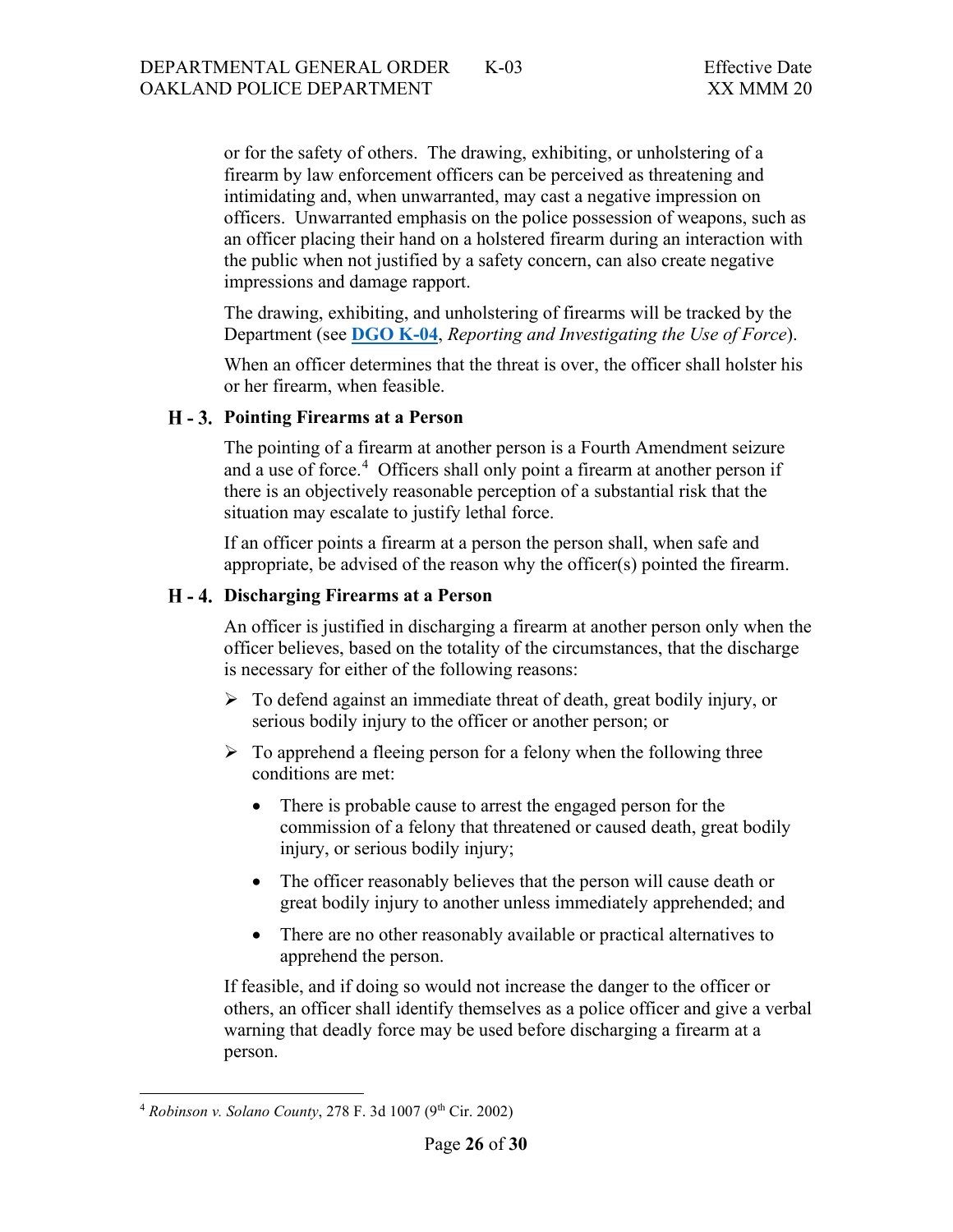# <span id="page-26-0"></span>**Discharging Firearms at Moving Vehicles**

Discharging firearms at occupants in moving vehicles poses an increased risk for the occupants of the vehicle, officers, and the public at large.

Officers shall not discharge firearms at occupants of moving vehicles, with the following exceptions:

- $\triangleright$  Officers may discharge firearms at occupants of moving vehicles to defend the officer or another person against the vehicle occupant's immediate threat of death, great bodily injury, or serious bodily injury *by means other than the vehicle*;
- $\triangleright$  Officers may discharge firearms at the operator of a moving vehicle to defend the officer or another person against the operator's use of the vehicle to cause death, great bodily injury, or serious bodily injury *where the officer or other person has no reasonable avenue of protection or escape*.
- $\triangleright$  Officers may discharge firearms at the operator of a moving vehicle who is committing or attempting to commit a **vehicle ramming mass-casualty attack**.

Officers are prohibited from intentionally positioning themselves in a location vulnerable to a vehicular attack, and, whenever possible, shall move out of the way of the vehicle instead of discharging their firearm at the operator. Officers are also prohibited from discharging their firearms at the operator of a vehicle when the vehicle has passed and is attempting to escape, except in the case of a **vehicle ramming mass-casualty attack.**

# <span id="page-26-1"></span>**Discharging Firearms from Moving Vehicles**

Officers shall not discharge a firearm from a moving vehicle unless a person is immediately threatening the officer or another person with life-threatening resistance. This behavior is strongly discouraged and should be considered a last resort.

#### <span id="page-26-2"></span>**Discharging Firearms at Animals**

Officers may discharge firearms at animals under the following circumstances if it is not feasible to control the animal by using Oakland Animal Services (OAS) personnel or services:

- $\triangleright$  Against a dangerous animal to deter an attack or to prevent injury to persons present; or
- $\triangleright$  If an animal is a threat to human safety and cannot be controlled by the responsible person, or there is no responsible person present, or the animal is a wild animal, and the threat is such that the animal must be dispatched (killed) in order to ameliorate the threat.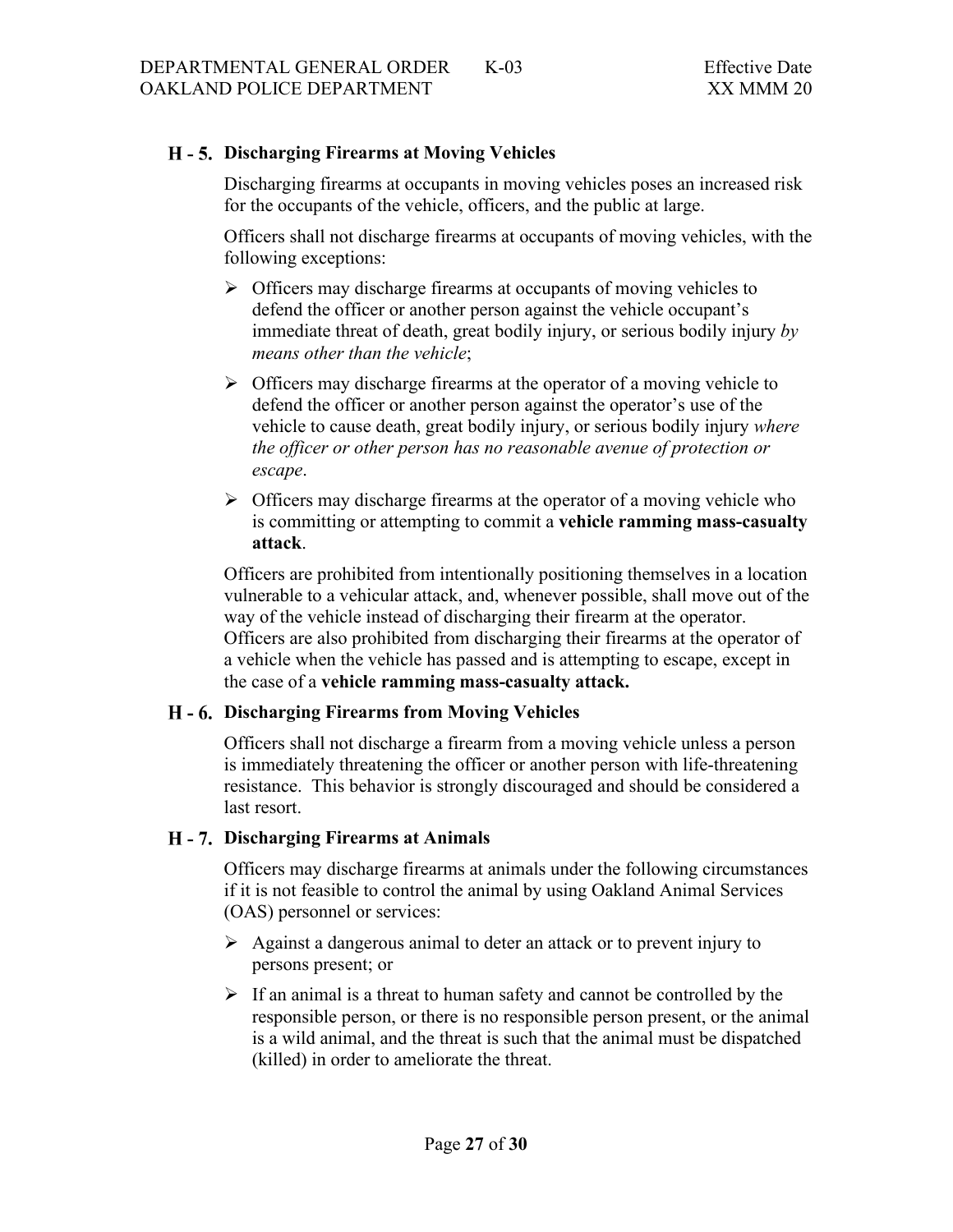Other than when the animal presents an immediate threat of attack or injury to a human, and when it has been determined that it is not feasible to control the animal by using OAS personnel or services, officers shall summon a supervisor or commander to the scene prior to dispatching an animal. The supervisor or commander shall either dispatch the animal (if necessary) or delegate the responsibility to a designated officer.

### <span id="page-27-0"></span>**General Prohibitions Regarding Firearms**

Officers are prohibited from the following actions:

- $\triangleright$  Using firearms as impact weapons, unless any of the following circumstances exist:
	- When an officer reasonably believes and can articulate, that a person is attempting to take the firearm away from the officer;
	- When lethal force is permitted; or
	- When using long-gun-specific defensive tactics muzzle strikes as taught by Patrol Rifle or Firearms training staff;
- $\triangleright$  Firing warning shots; and
- $\triangleright$  Using lethal force solely to protect property or against a person who presents only a danger to himself/herself and does not pose an immediate threat of death, great bodily injury, or serious bodily injury to another person or officer.

# <span id="page-27-1"></span>**Force Likely to Cause Great Bodily Injury or Death**

Other than firearms, certain other force options create a substantial risk of causing death or great bodily injury. These include:

- $\triangleright$  Intentional impact weapon strikes to the head; and
- $\triangleright$  Intentional use of a vehicle, at any vehicle speed, to strike the person of another.

Officers may use force likely to cause great bodily injury or death only when the officer believes, based on the totality of the circumstances, that the force is necessary for either of the following reasons:

- $\triangleright$  To defend against an immediate threat of death or serious bodily injury to the officer or another person; or
- $\triangleright$  To apprehend a fleeing person for a felony when the following three conditions are met:
	- There is probable cause to arrest the engaged person for the commission of a felony that threatened or caused death, great bodily injury, or serious bodily injury;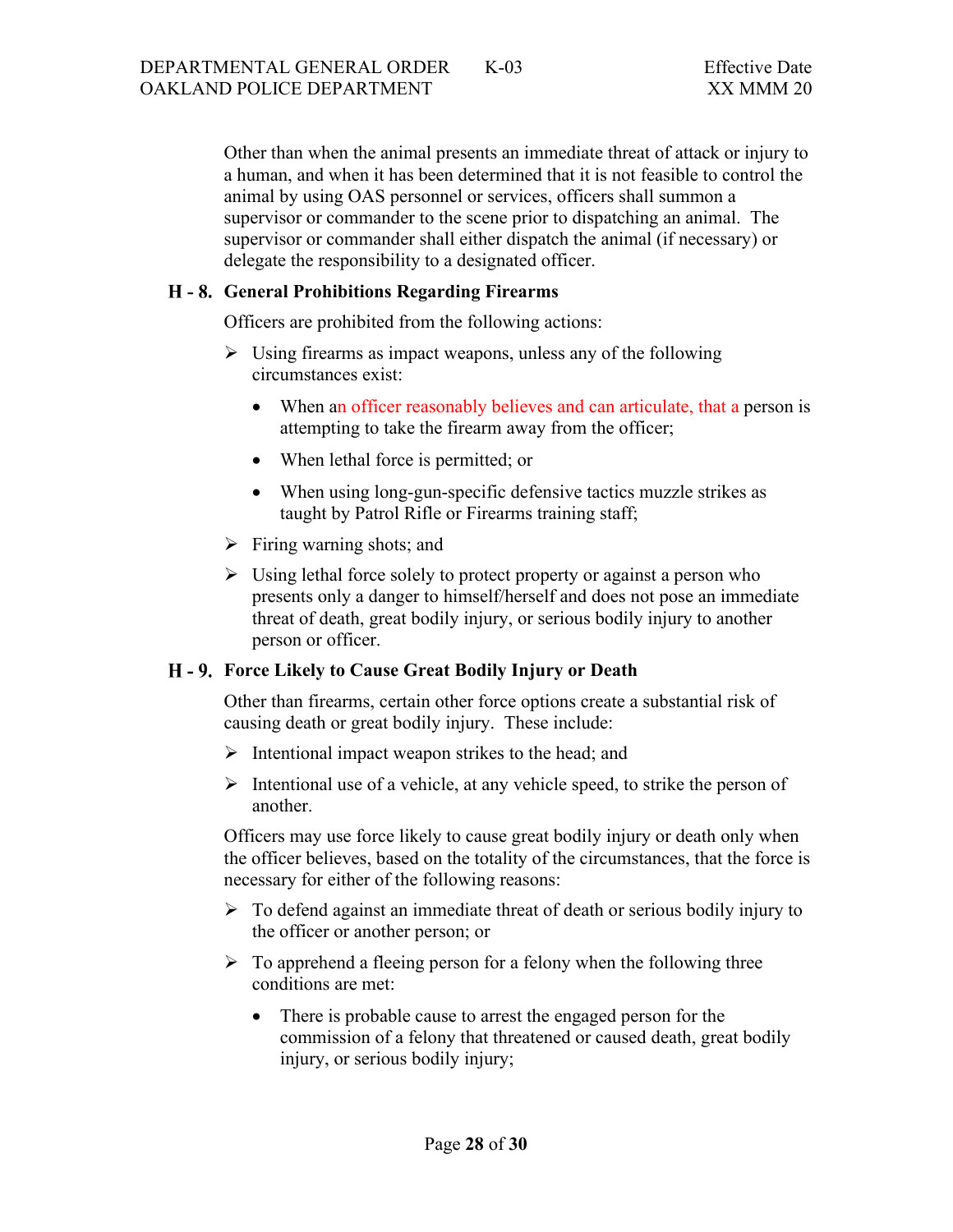- The officer reasonably believes that the person will cause death or great bodily injury to another unless immediately apprehended; and
- There are no other reasonably available or practical alternatives to apprehend the person.

## <span id="page-28-1"></span><span id="page-28-0"></span>**I. PROHIBITED USES OF FORCE**

#### **Carotid Restraint**

Officers are prohibited from using the carotid restraint.

#### <span id="page-28-2"></span>**Chokeholds**

Officers are prohibited from using chokeholds.

### <span id="page-28-4"></span><span id="page-28-3"></span>**J. CONSIDERATIONS AFTER FORCE**

### **Preventing Positional Asphyxia**

### <span id="page-28-5"></span>**Administrative Leave after Lethal Force Incidents**

Officers involved in a lethal force incident shall be placed on paid administrative leave for not less than three days, unless otherwise directed by the Chief of Police. The Incident Commander may recommend other personnel be placed on paid administrative leave to the Chief of Police. The assignment to administrative leave shall not be interpreted to imply or indicate that an officer acted improperly.

While on administrative leave, officers shall remain available at all times for official Departmental business, including interviews and statements regarding the incident.

#### <span id="page-28-6"></span>**Counseling Services after Lethal Force Incidents**

Officers involved in a force incident that results in a person being seriously injured or killed shall attend employee assistance and counseling services provided by the City before his/her return to normal duties. Supervisors shall verify attendance only and document completion in an SNF entry. Command officers shall ensure involved officers are advised of the services available and shall direct their attendance. As needed, officers and employees who witness such incidents may also be referred to counseling services.

#### **Community Impact of Force Incidents**

Depending on the nature and gravity of a force incident, the greater community may be affected beyond the person(s) and members(s) engaged. Supervisors and Commanders who respond to force incidents shall consider whether community response resources or strategies should be recommended or immediately implemented given the nature of the force incident. These resources include, but are not limited to:

- $\triangleright$  Referrals to community-based support organizations for force witnesses;
- $\triangleright$  Community force debriefs or town halls; and